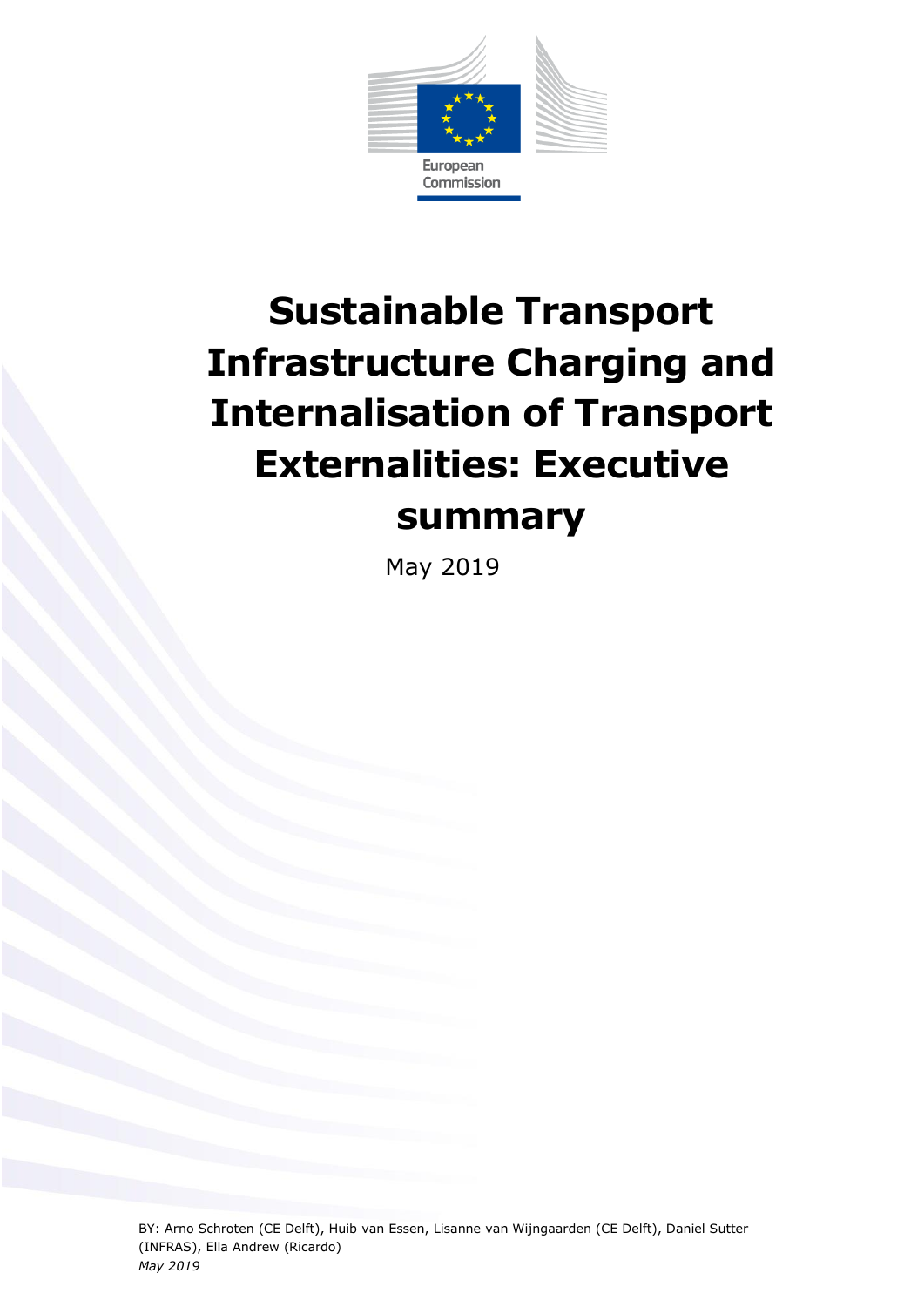#### **EUROPEAN COMMISSION**

Directorate-General for Mobility and Transport Directorate A — Policy Coordination Unit A3 — Economic analysis and better regulation

*Contact:* Rolf Diemer

*E-mail:* MOVE-A3-SECRETARIAT@ec.europa.eu

*European Commission B-1049 Brussels*

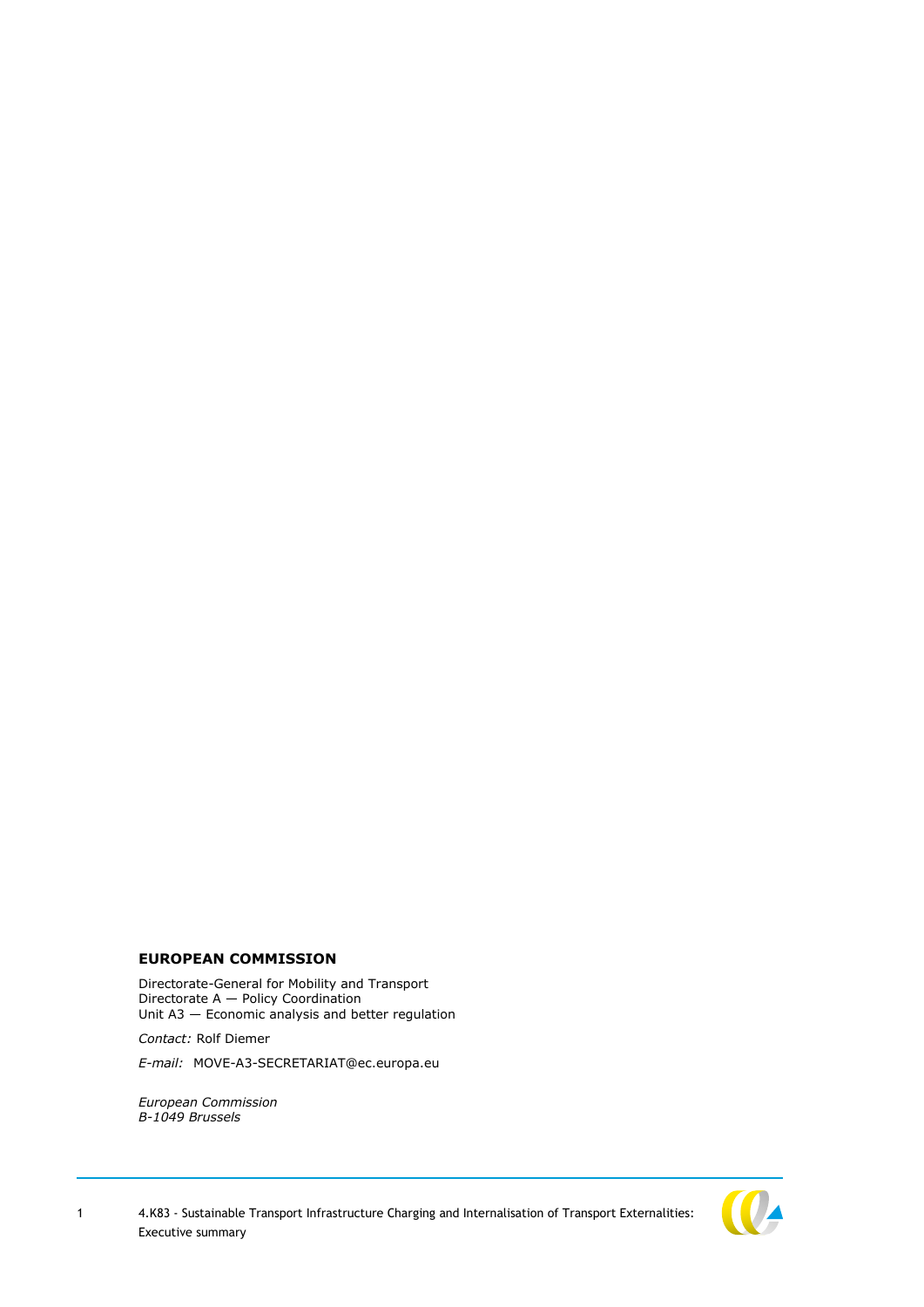## *Europe Direct is a service to help you find answers to your questions about the European Union.* **Freephone number** (\*)**: 00 800 6 7 8 9 10 11**

[\(\\*\)](http://europa.eu.int/citizensrights/signpost/about/index_en.htm#note1#note1) The information given is free, as are most calls (though some operators, phone boxes or hotels may charge you).

#### **LEGAL NOTICE**

This document has been prepared for the European Commission however it reflects the views only of the authors, and the Commission cannot be held responsible for any use which may be made of the information contained therein.

More information on the European Union is available on the Internet (http://www.europa.eu).

Luxembourg: Publications Office of the European Union, 2019

ISBN: 978-92-76-03080-5 doi: 10.2832/246834

© European Union, 2019 Reproduction is authorised provided the source is acknowledged.

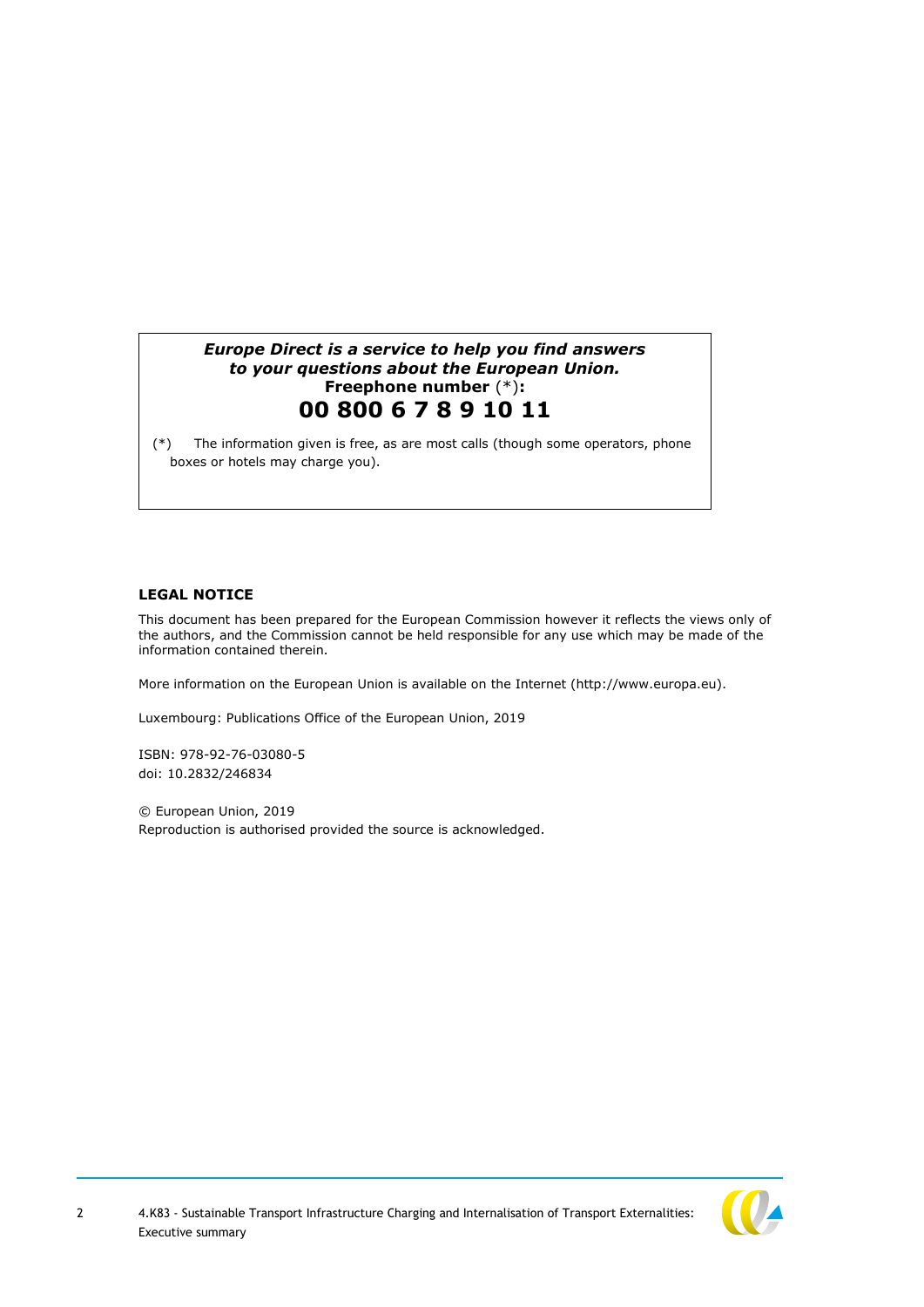# **Sustainable Transport Infrastructure Charging and Internalisation of Transport Externalities: Executive summary**

May 2019

This report is prepared by: Arno Schroten, Huib van Essen, Lisanne van Wijngaarden (CE Delft), Daniel Sutter (INFRAS), Ella Andrew (Ricardo)

Delft, CE Delft, May 2019

Publication code: 19.4K83.070

Client: European Commission, Directorate-General for Mobility and Transport

Publications of CE Delft are available from [www.cedelft.eu](http://www.cedelft.eu/)

Further information on this study can be obtained from the contact person Arno Schroten (CE Delft)

© copyright, CE Delft, Delft

#### **CE Delft**

Committed to the Environment

Through its independent research and consultancy work CE Delft is helping build a sustainable world. In the fields of energy, transport and resources our expertise is leading-edge. With our wealth of know-how on technologies, policies and economic issues we support government agencies, NGOs and industries in pursuit of structural change. For 40 years now, the skills and enthusiasm of CE Delft's staff have been devoted to achieving this mission.

3 4.K83 - Sustainable Transport Infrastructure Charging and Internalisation of Transport Externalities: Executive summary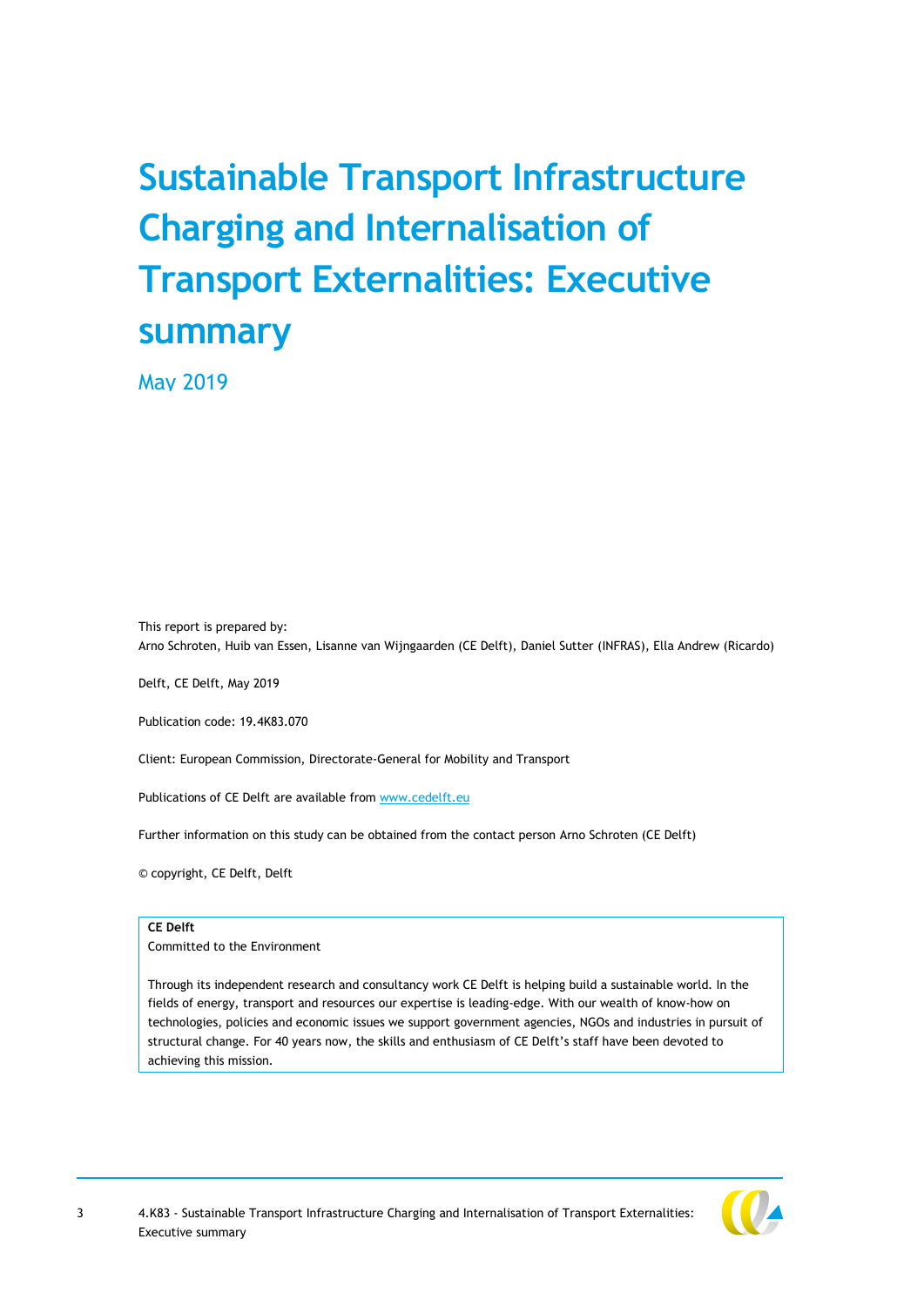# **Content**

| Executive summary | 5  |
|-------------------|----|
| Résumé            | 13 |
| References        | 24 |

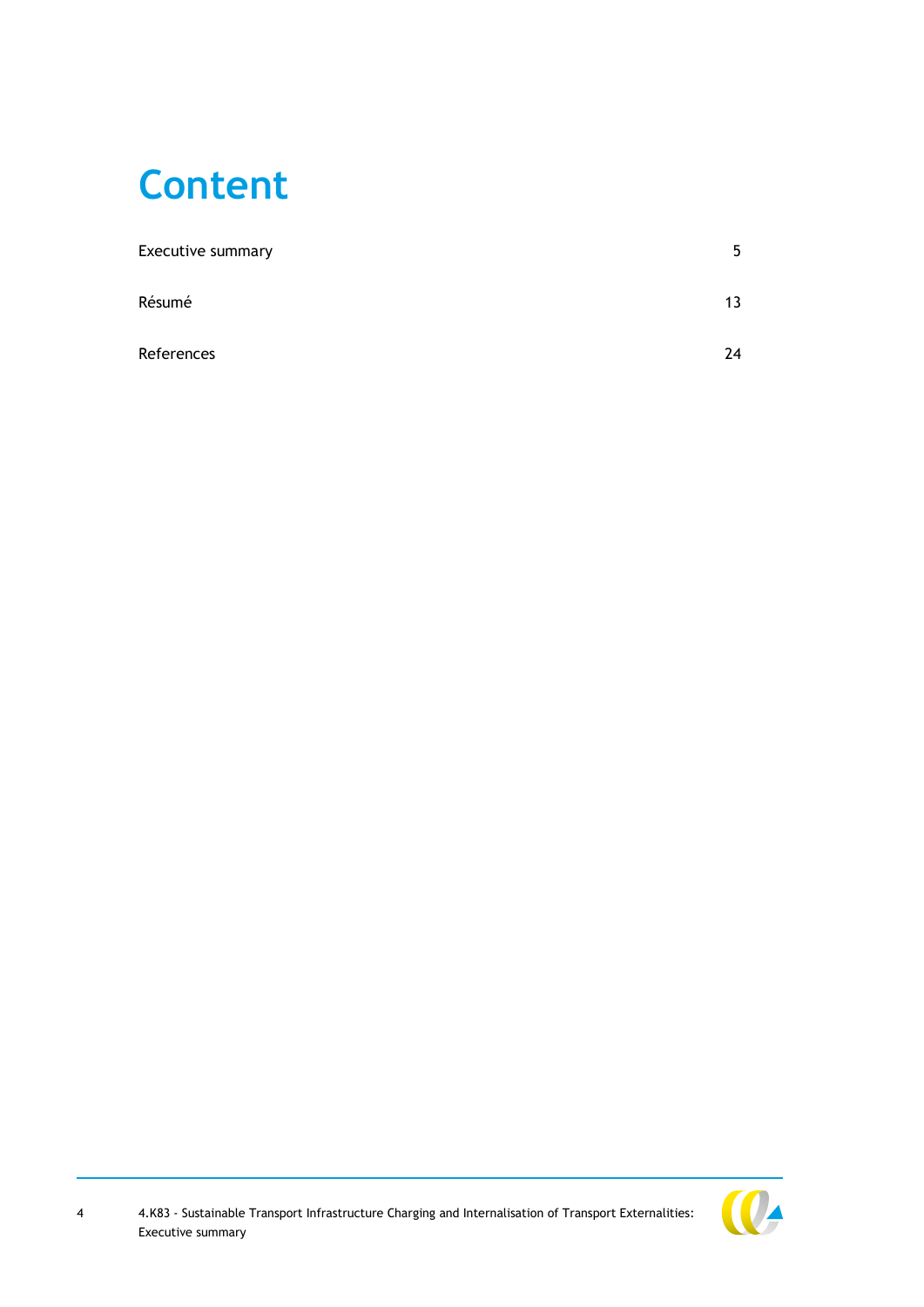# <span id="page-5-0"></span>**Executive summary**

The project 'Sustainable Transport Infrastructure Charging and Internalisation of Transport Externalities' aims to assess the extent to which existing policies internalise the external and infrastructure costs of transport and to discuss ways by which further internalisation could be achieved. As input for this assessment, the infrastructure and external costs of the various transport modes are estimated and a comprehensive overview of transport taxes and charges applied in the various countries is provided. The results of these assessments are presented in four separate deliverables<sup>1</sup>. This report summarises the main findings from these deliverables.

The project considers all main transport modes, i.e. road transport, rail transport, inland waterway transport (IWT), maritime transport and aviation in the EU28 Member States, Norway, Switzerland, Japan, and some US states and Canadian provinces. For maritime transport and aviation, assessments were performed at the level of (air)ports instead of countries. In this report, we only present aggregate results for the EU28 (and the selection of EU28 (air)ports considered). For country-specific (or (air)port-specific) results we refer to the other deliverables of this study. All results in this study are presented for the year 2016.

## **Infrastructure cost**

For this study, infrastructure costs are defined as the direct expenses plus the financing costs. Annual infrastructure costs in 2016 are thus equal to the sum of the annual depreciation and financing costs. The transport infrastructure costs include investments in new infrastructure, renewal costs of existing infrastructure, expenditures on the maintenance of infrastructure, and operational expenditures enabling the use of transport infrastructure.

## *Total infrastructure costs*

For road, rail and inland waterway transport (IWT), the total infrastructure costs in the EU28 amount to € 267 billion for 2016 (€ 184 billion for road, € 81 billion for rail, and € 3 billion for IWT). The main part of these costs can be attributed to passenger cars and heavy goods vehicles (HGVs), as is shown in [Table 1.](#page-6-0) The total infrastructure costs for the 33 selected EU28 airport and 34 selected EU28 maritime ports are equal to € 14 billion and  $\epsilon$  1.4 billion, respectively.

## *Average infrastructure costs*

\_\_\_\_\_\_\_\_\_\_\_\_\_\_\_\_\_\_\_\_\_\_\_\_\_\_\_\_\_\_\_\_

For passenger transport, the average infrastructure costs (in €-cent/pkm) are higher for rail transport than for road transport (see [Table 1\)](#page-6-0). This is mainly explained by the higher fixed<sup>2</sup>

CE Delft et al. (2019b) – Transport taxes and charges in Europe – An overview study of economic internalisation measures applied in Europe.

 $1$  CE Delft et al. (2019a) - Overview of transport infrastructure expenditures and costs.

CE Delft et al. (2019c) – Handbook on the external costs of transport.

CE Delft et al. (2019d) – The state-of-play of internalisation in the European transport sector.

 $2$  Fixed costs are costs that do not vary with transport volumes (on the short term). Construction costs of new infrastructure are an example of fixed infrastructure costs. Variable costs, on the other hand, do vary with transport volumes. Maintenance of potholes is an example of variable infrastructure costs.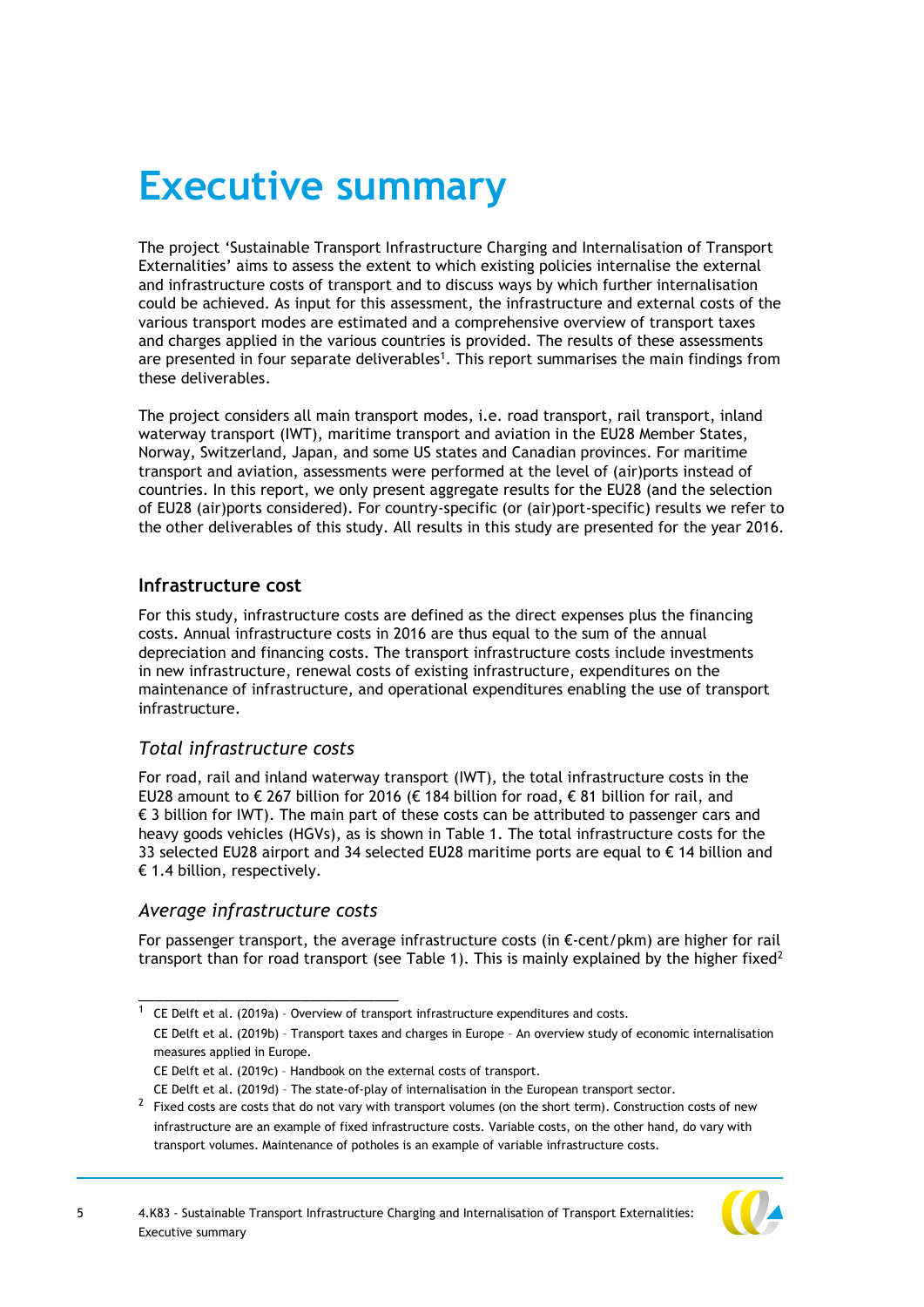costs (e.g. construction costs) for rail transport than for road transport. The average costs are highest for diesel passenger trains, which is due to the lower occupancy rate of diesel trains (compared to electric trains). An additional explanation is the lower utilisation rate of diesel rail infrastructure compared to electric rail infrastructure.

**Vehicle category Total infrastructure costs Average infrastructure costs Marginal infrastructure costs Passenger transport modes Billion € €-cent/pkm €-cent/pkm** Passenger car 98 2.1 0.1 Bus 8 and  $\begin{array}{ccc} 8 & 8 & 4.0 & 4.0 & 1.9 \end{array}$ Coach and the contract of the contract of the contract of the contract of the contract of the contract of the contract of the contract of the contract of the contract of the contract of the contract of the contract of the Motorcycle 3 1.8 0.1 High speed train (HST)  $12$  10.6  $10.6$  0.8 Electric passenger train (incl. HST)  $\begin{array}{|c|c|c|c|c|}\n\hline\n\text{51} & \text{13.4} & \text{1.6}\n\end{array}$ Diesel passenger train 18 18 27.0 27.0 3.5 Aircraft<sup>a</sup> and the contract of the contract of the contract of the contract of the contract of the contract of the contract of the contract of the contract of the contract of the contract of the contract of the contract **Light commercial vehicles Billion € €-cent/vkm €-cent/vkm** Light Commercial vehicle  $\begin{array}{|c|c|c|c|c|c|c|c|c|c|c|} \hline \end{array}$  20  $\begin{array}{|c|c|c|c|c|c|} \hline \end{array}$  4.1  $\begin{array}{|c|c|c|c|c|c|c|c|c|} \hline \end{array}$  0.3 **Freight transport modes Billion € €-cent/tkm €-cent/tkm** Heavy Goods Vehicle 2.3 and 2.3 and 2.3 and 2.3 and 2.3 and 2.3 and 2.3 and 2.3 and 2.3 and 2.3 and 2.7 and 2.7 and 2.7 and 2.7 and 2.7 and 2.7 and 2.7 and 2.7 and 2.7 and 2.7 and 2.7 and 2.7 and 2.7 and 2.7 and 2.7 and 2. Electric freight train and the set of the set of the set of the set of the set of the set of the set of the set of the set of the set of the set of the set of the set of the set of the set of the set of the set of the set Diesel freight train and the set of the set of the set of the set of the set of the set of the set of the set of the set of the set of the set of the set of the set of the set of the set of the set of the set of the set of IWT vessel 3 | 1.9 | 0.1 Maritime vesselab 1 n/a n/a

<span id="page-6-0"></span>**Table 1 – Infrastructure costs in the EU28 in 2016 (all figures are PPS adjusted)** 

<sup>a</sup> The figures for aviation and maritime transport refer to the 33/34 selected EU28 (air)ports.

**b** Due to a lack of data, no average and marginal costs (in €-cent/tkm) for maritime transport could be calculated.

For road transport, the average infrastructure costs for buses/coaches are significantly higher than for passenger cars, which can be explained by the relatively high weightdependent infrastructure costs caused by these vehicles. Finally, the average infrastructure costs for aviation are relatively low (in the same order of magnitude as those for passenger cars). However, the result for aviation is an average, covering short-, medium- and also long-haul flights to and from European airports. As aviation only competes with other modes on short distances, this figure cannot directly be compared to the results for the other vehicle categories<sup>3</sup>.

[Table 1](#page-6-0) also shows the average infrastructure costs for road, rail and inland navigation freight transport. The highest costs for passenger transport are for rail transport, followed by road transport and IWT.

## *Marginal infrastructure costs*

\_\_\_\_\_\_\_\_\_\_\_\_\_\_\_\_\_\_\_\_\_\_\_\_\_\_\_\_\_\_\_\_

Marginal infrastructure costs refer to additional costs to the transport infrastructure manager caused by an additional vehicle kilometre (or LTO or call) on the network. As shown in [Table 1,](#page-6-0) the highest marginal infrastructure costs for passenger transport are again found for diesel trains. However, the difference between the marginal infrastructure costs experienced by road and rail vehicles is significantly lower than the difference in the

 $3$  The average infrastructure costs will be higher for short-haul flights than for medium- or long-haul flights (as the fixed infrastructure costs are allocated to a lower number of passenger kilometres). However, due to a lack of data, the average infrastructure costs for aviation could not be differentiated to flight distances.

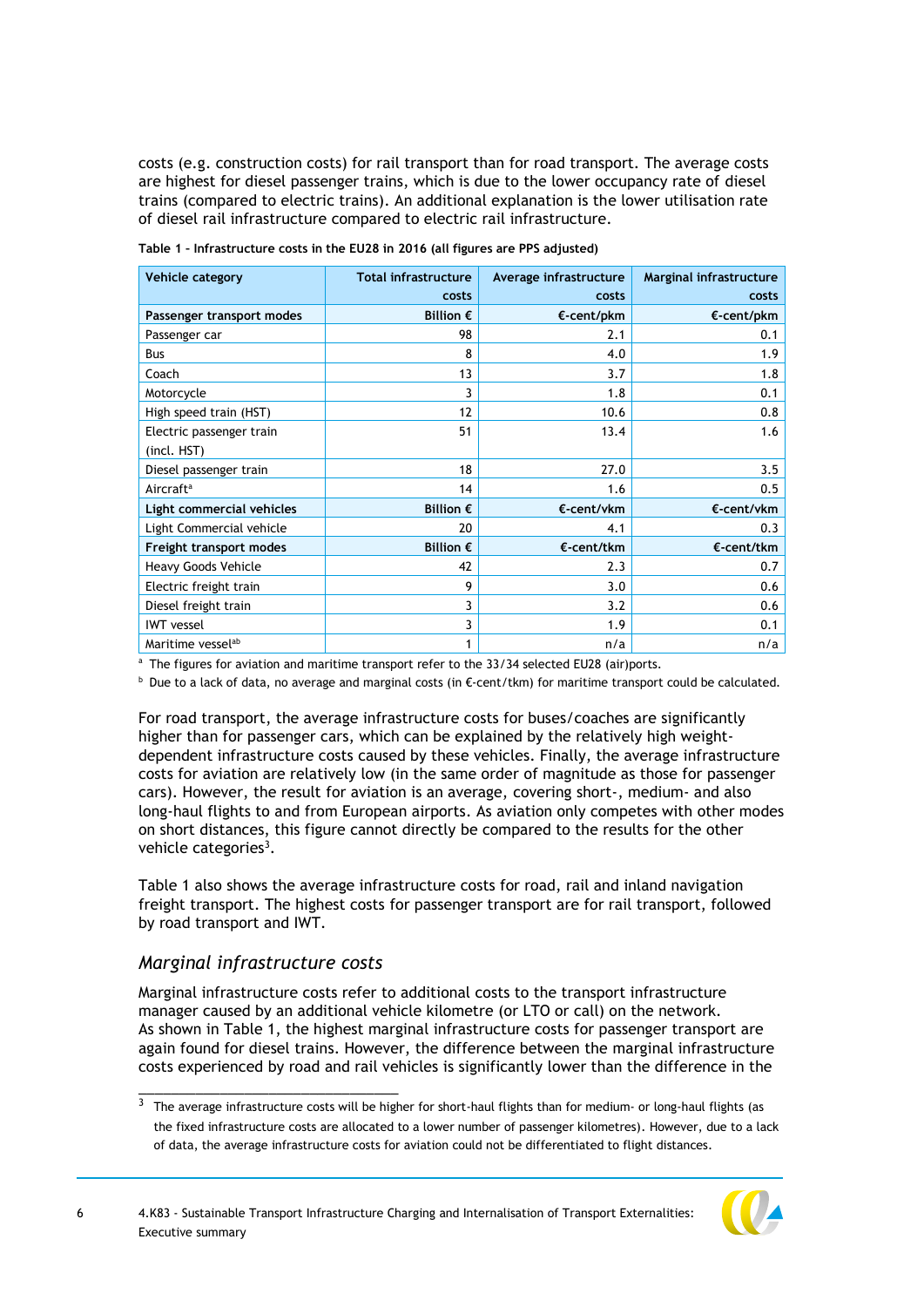average infrastructure costs borne by these modes, which can be explained by the fact that marginal infrastructure costs are not affected by the relatively high fixed costs of rail infrastructure (in contrast to average costs).

For freight transport, the highest marginal infrastructure costs are found for heavy goods vehicles (HGVs), reflecting the relatively large variable element of road infrastructure costs. Marginal infrastructure costs for IWT are relatively low, as only a limited share of infrastructure costs directly depends on the actual use of the inland waterways.

# **External costs**

Based on state-of-the-art methodologies and cost factors, the total, average and marginal external costs for transport in the EU28 have been estimated. For this purpose, the following externalities were taken into account: accidents, air pollution, climate change, noise, congestion, well-to-tank emissions, and habitat damage.

## *Total external costs*

The total external costs of transport in the EU28 are estimated at  $\epsilon$  987 billion. This figure only includes congestion costs for road transport, as it was not possible to estimate congestion costs for other modes. In general, the most important cost category is accident costs equating to 29% of the total costs, followed by congestion costs (27%). Overall, environmental costs (climate change, air pollution, noise, well-to-tank and habitat damage) make up the remaining 44% of the total costs. However, large differences exist between transport modes.

As shown in [Table 2,](#page-8-0) road transport (and particularly passenger cars) is the largest contributor to external costs (83% of the total costs,  $\epsilon$  820 billion), which is partly explained by the large share of road transport in the total EU28 transport performance<sup>4</sup>. The total external costs for rail transport and IWT amount to € 18 billion and € 3 billion, respectively. Finally, for aviation and maritime transport the external costs in the EU28 are roughly estimated to be  $\epsilon$  48 and  $\epsilon$  98 billion.

## *Average external costs*

\_\_\_\_\_\_\_\_\_\_\_\_\_\_\_\_\_\_\_\_\_\_\_\_\_\_\_\_\_\_\_\_

As shown in [Table 2,](#page-8-0) motorcycles cause the highest average external costs, which is due to relatively high noise and accident costs. The average external costs of buses/coaches are significantly lower than for passenger cars, which can be explained by the higher occupancy rates of these vehicles. For rail transport, the average external costs for diesel trains are significantly higher than for electric trains. This is mainly explained by the significantly higher air pollution costs of diesel trains as well as their lower occupancy rates.

For freight transport, HGVs have the highest external costs, followed by IWT, rail transport and maritime transport. The relatively high external costs for HGVs are mainly explained by relatively low load factors relative to rail. Furthermore, for road transport congestion costs are taken into account, but are not included for the other modes. The average external costs for IWT are currently slightly higher than for rail transport, which is mainly explained by the relatively high air pollution costs of IWT<sup>5</sup>. The low average external costs for

<sup>&</sup>lt;sup>5</sup> Engines of IWT vessels have rather long economic lifetimes (e.g. compared to HGVs) and hence the penetration of new, less polluting engines in the fleet is relatively slow. As a consequence, the average air pollutant emissions per IWT vessel decrease at a slower pace than the average emission levels of HGVs.



<sup>&</sup>lt;sup>4</sup> Excluding congestion, road transport would still make up for 77% of the total costs.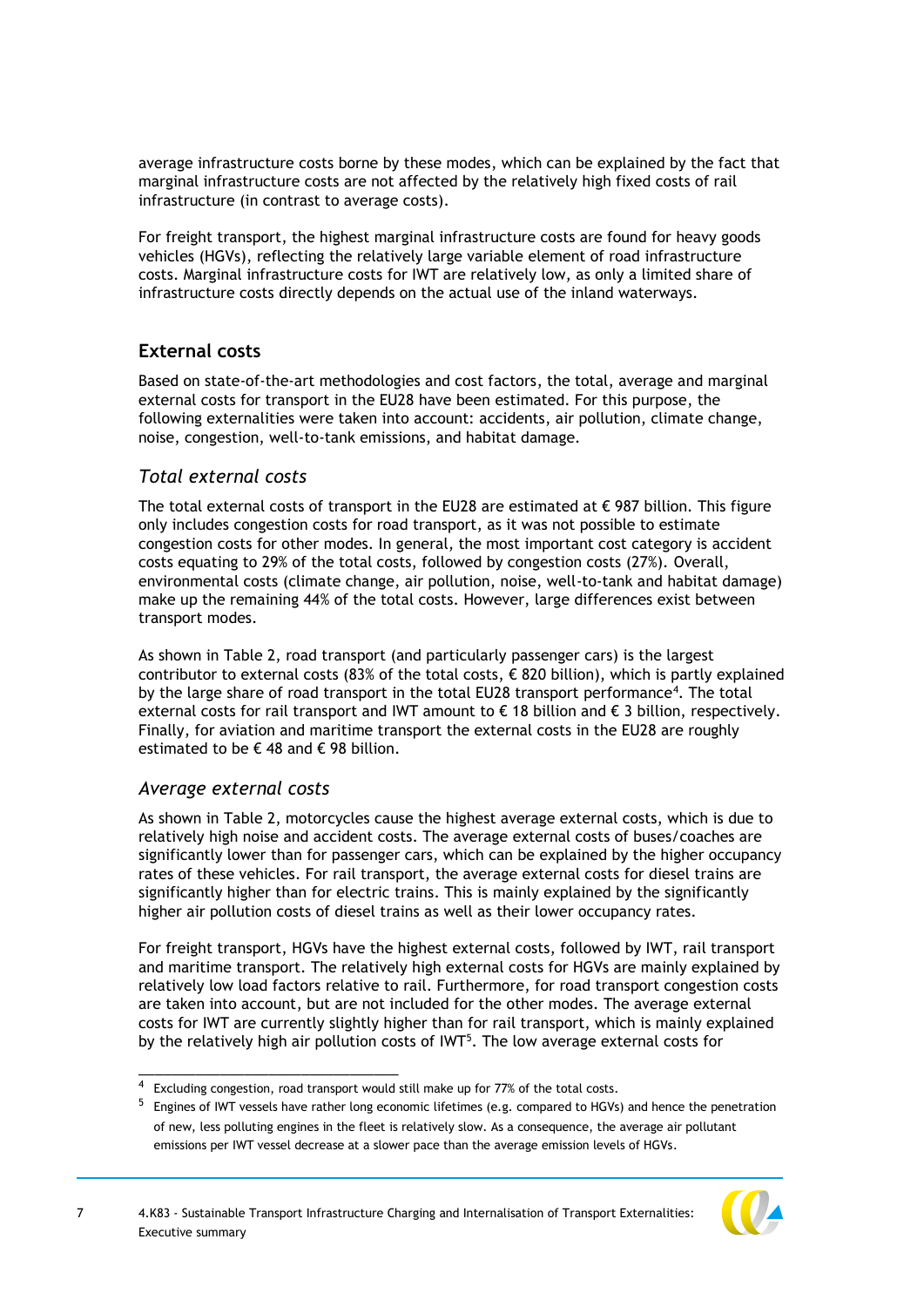maritime shipping cannot be directly compared to the other modes, as this figure is an average for both short sea shipping and long-distance shipping (and only the former directly competes with the other modes).

| Vehicle category          | <b>Total external costs</b> | Average external costs |
|---------------------------|-----------------------------|------------------------|
| Passenger transport modes | Billion $\epsilon$          | $\epsilon$ -cent/pkm   |
| Passenger car             | 565                         | 12.0                   |
| Bus/coach                 | 19                          | 3.6                    |
| Motorcycle                | 41                          | 24.5                   |
| High speed train          | 1                           | 1.3                    |
| Electric passenger train  |                             | 2.6                    |
| Diesel passenger train    | 11                          | 3.9                    |
| Aircraft                  | 48 <sup>a</sup>             | 3.4                    |
| Light commercial vehicles | Billion $\epsilon$          | €-cent/vkm             |
| Light Commercial vehicle  | 118                         | 24.7                   |
| Freight transport modes   | Billion $\epsilon$          | $\epsilon$ -cent/tkm   |
| Heavy Goods Vehicle       | 78                          | 4.2                    |
| Electric freight train    | 5                           | 1.1                    |
| Diesel freight train      |                             | 1.8                    |
| <b>IWT</b> vessel         | 3                           | 1.9                    |
| Maritime vessel           | 98 <sup>a</sup>             | 0.7                    |

<span id="page-8-0"></span>**Table 2 - External costs in the EU28 in 2016 (all figures are PPS adjusted)** 

<sup>a</sup> Rough estimations. For more details, see CE Delft et al. (2019c).

## **Transport taxes and charges**

\_\_\_\_\_\_\_\_\_\_\_\_\_\_\_\_\_\_\_\_\_\_\_\_\_\_\_\_\_\_\_\_

Transport taxes and charges are defined in this study as all taxes/charges that are directly related to the ownership and use of transport vehicles, including the taxes/charges related to infrastructure use<sup>6</sup>. For road transport, all EU28 Member States apply fuel taxes and vehicle taxes (e.g. purchase and registration taxes), while in most countries road charges (tolls and/or vignettes) are also applied. For rail transport, rail access charges are applied in all EU28 Member States. Diesel taxes (and to a lesser extent) electricity taxes are also applied. For IWT and maritime transport, most countries/ports only apply port charges. Finally, for aviation, airport charges (for local externalities) and the EU ETS<sup>7</sup> (for all CO<sub>2</sub> emissions from intra-EU flights, although non- $CO<sub>2</sub>$  climate impacts are not covered) are applied in the EU28. They are supplemented with aviation taxes in some countries.

Externalities are, to a limited extent, used as differentiation parameters for transport taxes and charges. These differentiations are more frequently applied to road transport, e.g.  $CO<sub>2</sub>$ differentiated vehicle taxes and road toll for HGVs differentiated to air pollutant emissions standards. Airport charges are frequently differentiated to noise levels of the aircraft (about 50 % of the considered airports apply such a differentiation). Rail access charges, on the other hand, are hardly differentiated to externalities in the EU28, while port charges (for IWT and maritime transport) are differentiated to environmental standards in only a limited number of ports.

 $7$  Although the EU ETS is neither a tax nor charge (but rather a market-based carbon pricing measure), it is nevertheless considered in this study as a tax.



 $\overline{6}$  This definition excludes general taxes like profit taxes and wage taxes, as they are only indirectly related to transport activities. VAT levied on transport related taxes and charges are nevertheless included.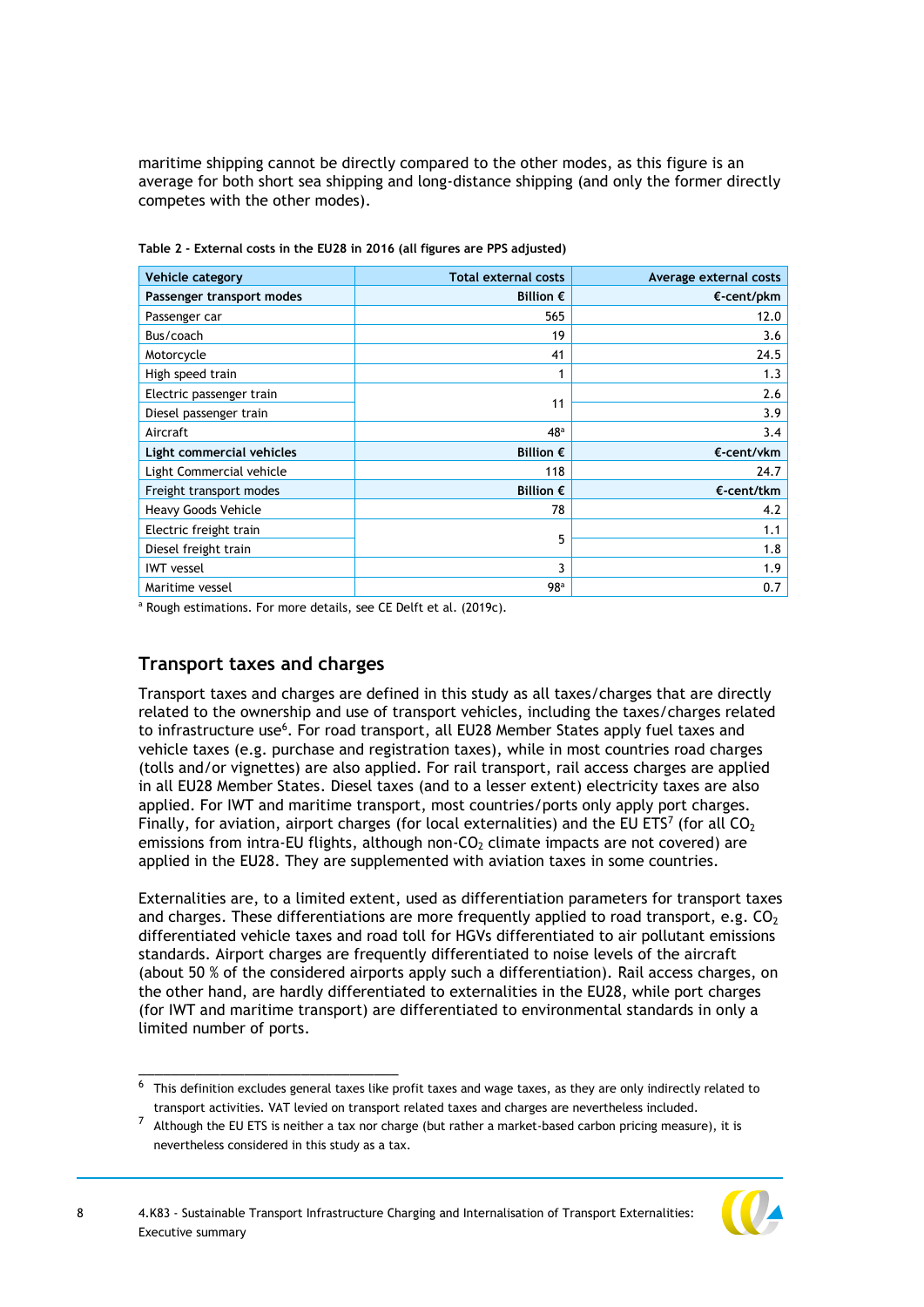# *Total tax/charge revenues*

The total tax/charge revenues from road, rail and inland waterway transport in the EU28 amount to  $\epsilon$  370 billion for 2016 ( $\epsilon$  350 billion from road,  $\epsilon$  20 billion from rail and  $\epsilon$  0.4 billion from IWT). As is shown in [Table 3,](#page-9-0) the majority of these revenues (81 %) is from passenger cars, which reflects the large share this vehicle category has in total transport performance and the relatively high tax/charge burden on these vehicles. The total tax/charge revenues for the 33/34 EU28 (air)ports are approximately equal to € 14 billion and € 1.8 billion, respectively.

# *Average tax/charge revenues*

For passenger transport, the highest average tax/charge revenues are identified for diesel trains (see [Table 3\)](#page-9-0). These revenues are significantly higher than for electric passenger trains, which can be explained by the lower occupancy rate of diesel trains and, even more important, the higher energy taxes (diesel taxes for rail transport are  $-$  on average  $$ higher than electricity taxes for this mode). The higher average tax/charge revenues for passenger cars and motorcycles compared to buses/coaches is explained by higher vehicle tax levels and lower occupancy rates. Finally, the relatively low average tax/charge revenues for aviation should be considered carefully, as this figure is an average (including both short-, medium- and long-haul flights) and hence cannot be compared directly to the other modes.

For freight transport, the highest average revenues are found for HGVs, followed by diesel trains, electric trains and IWT vessels. The higher revenues for diesel trains compared to electric trains are mainly explained by the higher energy tax levels for diesel trains.

| Vehicle category              | Total tax/charge revenues | Average tax/charge revenues |
|-------------------------------|---------------------------|-----------------------------|
| Passenger transport modes     | Billion $\epsilon$        | $\epsilon$ -cent/pkm        |
| Passenger car                 | 267                       | 5.4                         |
| Bus/Coach                     |                           | 1.2                         |
| Motorcycle                    | 9                         | 5.0                         |
| High speed train              | 4                         | 3.0                         |
| Electric passenger train      | 8                         | 2.6                         |
| Diesel passenger train        | 5                         | 6.8                         |
| Aircraft <sup>a</sup>         | 14                        | 1.5                         |
| Light commercial vehicles     | Billion $\epsilon$        | €-cent/vkm                  |
| Light Commercial vehicle      | 35                        | 7.3                         |
| Freight transport modes       | Billion $\epsilon$        | $\epsilon$ -cent/tkm        |
| Heavy Goods Vehicle           | 33                        | 1.5                         |
| Electric freight train        | 2                         | 0.5                         |
| Diesel freight train          |                           | 1.3                         |
| <b>IWT</b> vessel             | 0.4                       | 0.3                         |
| Maritime vessel <sup>ab</sup> | $\overline{2}$            | n/a                         |

#### <span id="page-9-0"></span>**Table 3 – Tax/charge revenues in the EU28 in 2016 (all figures are PPS adjusted)**

<sup>a</sup> The figures for aviation and maritime transport refer to the 33/34 selected EU28 (air)ports.

<sup>b</sup> Due to a lack of data, no average tax/charge revenues (in €-cent/tkm) for maritime transport could be calculated.

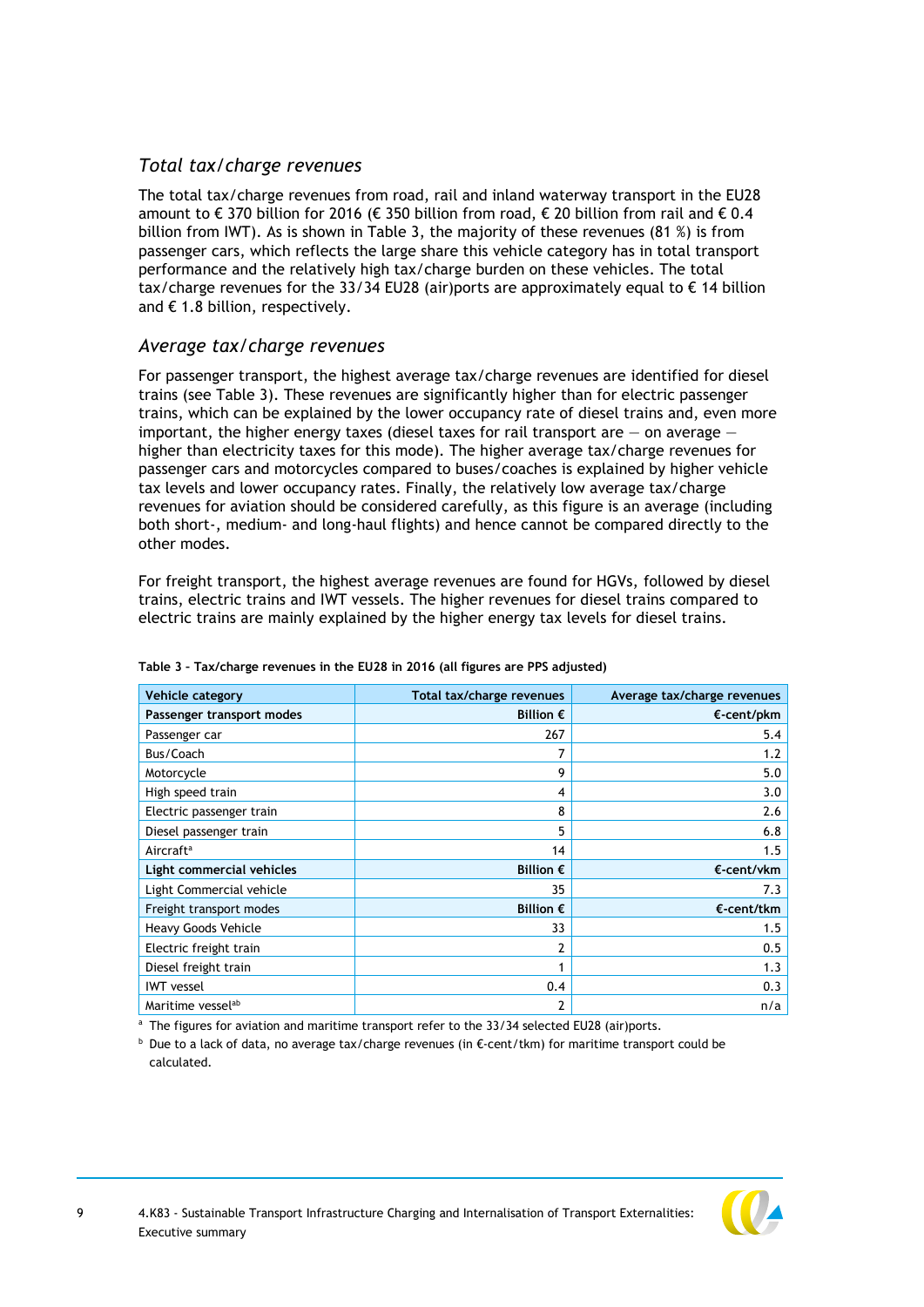# **State-of-play of internalisation**

The extent to which external costs and infrastructure costs are internalised by current taxes and charges in the EU28 is assessed from two perspectives:

- 1. *Average cost pricing*: charges/taxes are set at the level of average infrastructure and external costs.
- 2. *Marginal social cost pricing (MSCP)*: variable charges/taxes are set at the level of marginal infrastructure and external costs.

Five indicators have been used to assess the extent of internalisation from the perspective of average cost pricing (see [Table 4\)](#page-10-0). To assess the extent of internalisation from the MSCP perspective, we made use of the marginal cost coverage ratio. This ratio compares the marginal external and infrastructure costs with the marginal tax/charge revenues for three/four specific situations.

| Cost coverage ratio                   | <b>Explanation</b>                                                  |
|---------------------------------------|---------------------------------------------------------------------|
| Overall cost coverage ratio           | Comparison of revenues from all taxes/charges with all external and |
|                                       | infrastructure costs.                                               |
| Overall cost coverage ratio excluding | Comparison of revenues from all taxes/charges with all external and |
| fixed infrastructure costs            | variable infrastructure costs (i.e. excluding fixed infrastructure  |
|                                       | $costs)^a$ .                                                        |
| Variable external and infrastructure  | Comparison of revenues from variable taxes/charges with variable    |
| cost coverage ratio                   | external and infrastructure costs.                                  |
| Overall infrastructure cost coverage  | Comparison of revenues from infrastructure charges with all         |
| ratio                                 | infrastructure costs.                                               |
| Variable infrastructure cost coverage | Comparison of revenues from infrastructure charges with variable    |
| ratio                                 | infrastructure costs.                                               |

#### <span id="page-10-0"></span>**Table 4 - Overview of the indicators for average cost pricing**

a This indicator is in line with the ambitions of the Commission to realise full internalisation of external costs, including wear and tear costs. It recognises that fixed infrastructure costs are sunk costs and that paying for these costs may result in (further) underutilisation of existing infrastructure (e.g. rail).

The results for the assessment of the extent of internalisation from the average cost pricing perspective are given in [Table 5.](#page-11-0) Based on these results, the following conclusions can be drawn:

- *External and infrastructure costs of transport in the EU28 are only partly internalised by current taxes and charges*. As shown by the results in the second column of [Table 5,](#page-11-0) the overall costs are not covered by revenues from transport taxes/charges for any of the vehicle categories. For most vehicle categories, only 15 to 25 % of the external and infrastructure costs are covered. For IWT and maritime transport, much lower cost coverage ratios were found (6 and 4 %, respectively), reflecting the limited tax/charge burden levied on these transport modes. Even if we exclude fixed infrastructure costs from the analyses (see third column of [Table 5\)](#page-11-0), current taxes and charges do not cover the external and infrastructure costs for most vehicle categories (except for high speed trains).
- *— Little evidence for application of marginal social cost pricing.* The results of the analyses of marginal social cost coverage ratios show that for many transport modes, the marginal cost coverage ratios differ widely between the various scenarios. This indicates that current taxes and charges are often not able to capture the large variance in the size of marginal external and infrastructure costs across different situations. Therefore, the analyses provide a first indication that there is a lack of charging in accordance with the MSCP principle in the EU28. Therefore, some form of

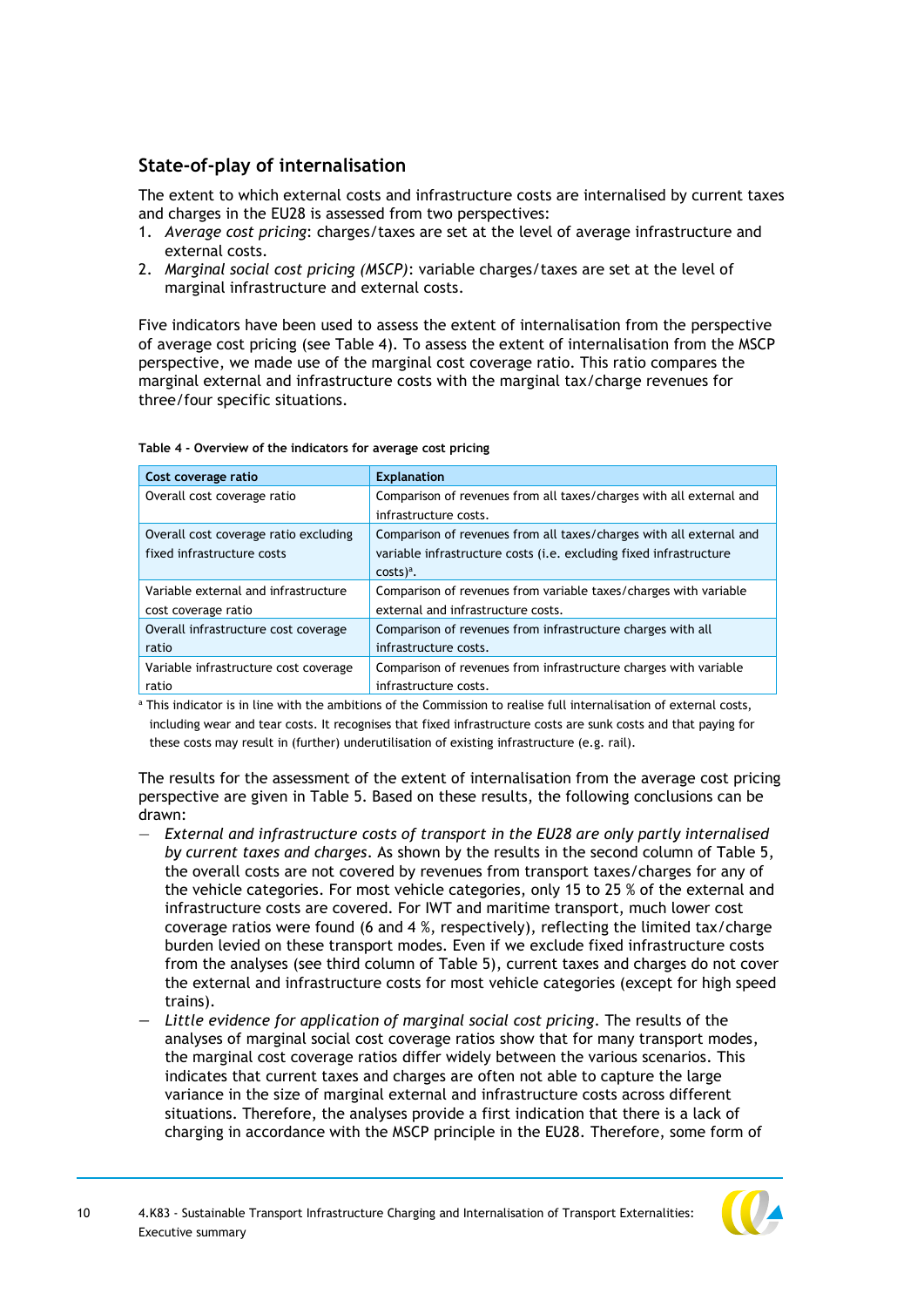averaging seems inevitable. However, even in a more simplified way, MSCP is not achieved at the EU28 level, as is shown by the fourth column of [Table 5.](#page-11-0) Variable infrastructure and external costs are generally not covered by variable taxes/charges. An exception is rail transport (particularly high speed trains and diesel passenger trains), where the rail access charges and diesel taxes reflect the variable nature of the external costs and the variable part of the infrastructure costs.

— *Limited use of the 'users-pays' principle in the EU28*. As shown by the results for the total infrastructure cost coverage, for most vehicle categories only 15 to 30 % of the infrastructure costs are covered by infrastructure charges<sup>8</sup>. Exceptions are aviation and maritime transport. The revenues from (air)port charges do cover for (most of) the infrastructure costs of (air)ports. On the other hand, the variable infrastructure costs (i.e. wear and tear costs) are covered by the revenues from infrastructure charges for most vehicle categories (see the last column of [Table 5\)](#page-11-0). The main exceptions are heavy road vehicles (HGV, bus, coach), which can be mainly explained by the high weighdependent infrastructure costs caused by these vehicles. The very high coverage ratios for variable infrastructure have to be considered in the context of the low overall cost coverage ratios, as infrastructure charges also serve as internalisation measures of both external and infrastructure costs.

|                      | <b>Overall cost</b> | <b>Overall cost</b> | Variable       | <b>Total</b>   | Variable              |
|----------------------|---------------------|---------------------|----------------|----------------|-----------------------|
|                      | coverage            | coverage            | infrastructure | infrastructure | infrastructure        |
|                      |                     | excluding fixed     | and external   | cost coverage  | cost coverage         |
|                      |                     | infra costs         | cost coverage  |                |                       |
| Passenger transport  |                     |                     |                |                |                       |
| Passenger car        | 51%                 | 63%                 | 48%            | 27%            | 417%                  |
| <b>Bus</b>           | 17%                 | 24%                 | 21%            | 3%             | 6%                    |
| Coach                | 18%                 | 26%                 | 23%            | 3%             | 6%                    |
| Motorcycle           | 19%                 | 20%                 | 15%            | 35%            | 576%                  |
| High speed train     | 26%                 | 145%                | 208%           | 28%            | 394%                  |
| Electric pax train   | 16%                 | 61%                 | 70%            | 19%            | 160%                  |
| Diesel pax train     | 22%                 | 91%                 | 101%           | 16%            | 122%                  |
| Aircraft             | 34%                 | 45%                 | 46%            | 82%            | 247%                  |
| Freight transport    |                     |                     |                |                |                       |
| <b>LCV</b>           | 43%                 | 53%                 | 48%            | 11%            | 153%                  |
| <b>HGV</b>           | 26%                 | 37%                 | 33%            | 14%            | 44%                   |
| Elec. freight train  | 12%                 | 30%                 | 35%            | 16%            | 86%                   |
| Diesel freight train | 26%                 | 55%                 | 61%            | 25%            | 138%                  |
| <b>IWT</b> vessel    | 6%                  | 12%                 | 13%            | 12%            | 176%                  |
| Maritime vessel      | 4%                  | 4%                  | 4%             | 127%           | $4,571%$ <sup>a</sup> |

<span id="page-11-0"></span>**Table 5 – Overview cost coverage ratios for the average cost perspective**

a This very high cost coverage ratio can be explained by the fact that the variable share of port infrastructure costs is assumed to be low. Combined with the fact that port charges are often set to cover (most of the) total infrastructure costs, this results in very high variable infrastructure cost coverage ratios.

# **Broader context of internalisation**

\_\_\_\_\_\_\_\_\_\_\_\_\_\_\_\_\_\_\_\_\_\_\_\_\_\_\_\_\_\_\_\_

In addition to transport taxes and charges, other policy instruments (e.g. command and control measures and subsidies) may also contribute to achieving the objectives of internalisation, in particular the reduction of the external costs of transport. Non-pricing



 $8$  Although users do pay taxes other than infrastructure charges that can be used to fund infrastructure projects.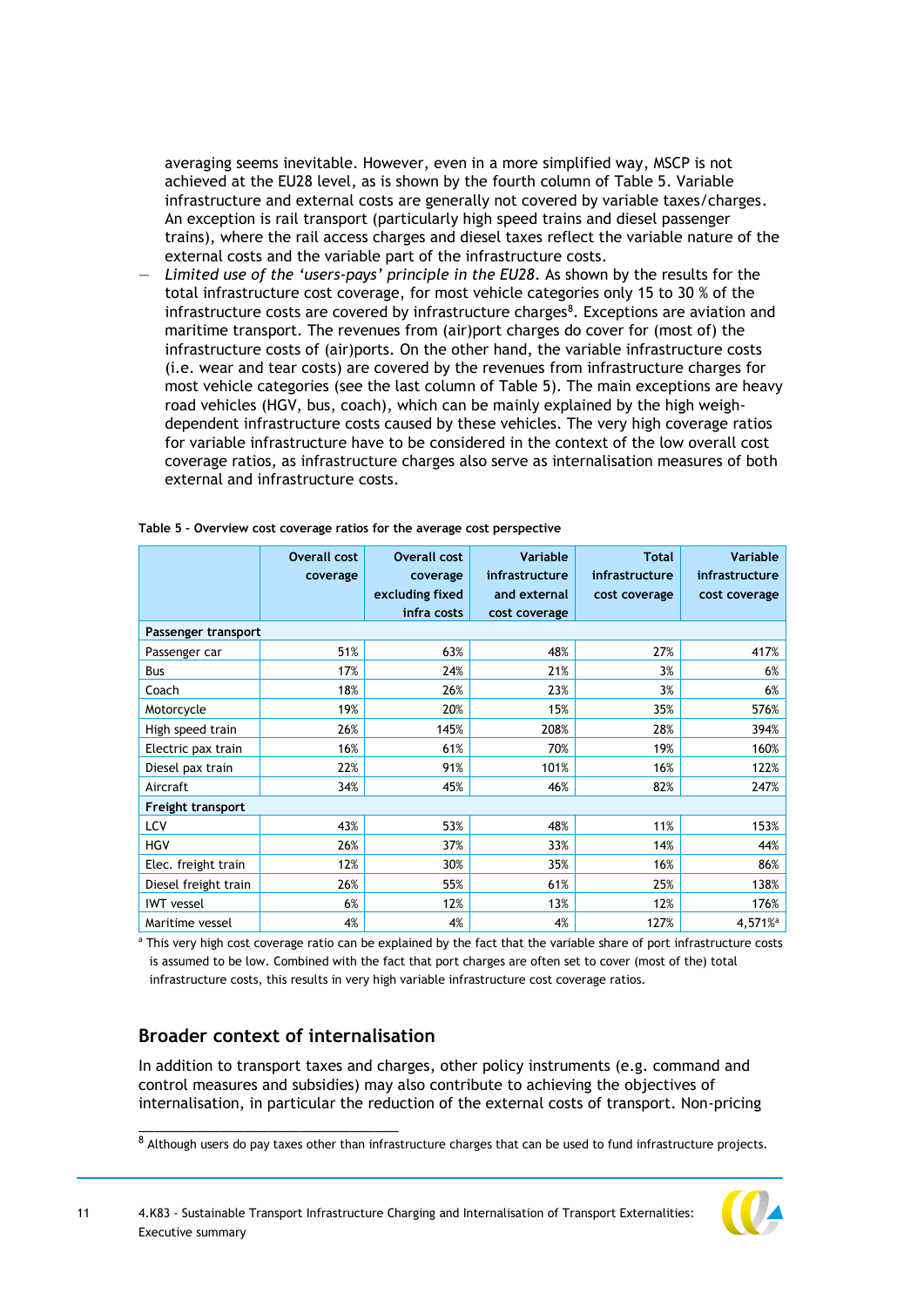measures are applied instead of, or in addition to, taxes and charges for several reasons. For example, some of the externalities have transboundary impacts (e.g. climate change, air pollution) and addressing them at the EU level has added value. As transport taxes/charges are under Member States competence, they cannot be easily harmonised at the EU level and hence using alternative EU-wide instruments may be preferred. The fact that non-pricing instruments can be applied in a harmonised way at the EU level also reduces the risks on distortions of the internal market and provides better conditions to invest in technologies reducing external costs<sup>9</sup>. The lack of social and political support for implementing or raising taxes and charges is another example where non-pricing measures may be more appropriate. Finally, some externalities (particularly accident costs) are not targeted by taxes and charges, mainly because it is not straightforward to do so. In these cases, other policy instruments (e.g. command-and-control measures) are more appropriate to reduce the external costs.

# **Options for further internalisation**

\_\_\_\_\_\_\_\_\_\_\_\_\_\_\_\_\_\_\_\_\_\_\_\_\_\_\_\_\_\_\_\_

The assessment of the state-of-play of internalisation shows that there is room for improvement with respect to the internalisation of external and infrastructure costs of transport in the EU28. For that reason, a scoping analysis of potential further internalisation options has been carried out. The main results of this analysis are:

- Wider use of distance-based road charges differentiated to vehicle characteristics, location and/or time may improve the extent of internalisation for road transport. For urban areas, the use of specific urban road charging schemes may be considered to address the relatively high external costs of urban transport.
- Wider application of noise differentiations in rail access charges may be an option to further internalise the noise costs of rail transport. Mark-ups on these access charges may be used in case a larger share of the fixed infrastructure costs should be covered.
- Introducing fairway dues or higher port charges may be options to internalise a larger share of the external and infrastructure costs of IWT. Applying differentiations to air pollutant emissions in these instruments may help to address the relatively high air pollutant costs of this transport mode. Current legislation does, however, prohibit the introduction of fairway dues on the Rhine and its tributaries (the most important inland waterway(s) of the EU).
- Environmentally differentiated port charges or fairway dues may be options to further internalise the air pollution cost of maritime transport. With respect to GHG emissions of maritime transport, the EU already works with global partners in the International Maritime Organisation (IMO) on further policy instruments.
- Further policies in the field of GHG emissions from aviation are being developed in cooperation with global partners in the International Civil Aviation Organisation (ICAO). Furthermore, environmentally differentiated airport charges or aviation taxes may be options to further internalise externalities of aviation.

<sup>9</sup> EU harmonised policies may provide a broad level playing field, providing vehicle manufacturers (and other industry) the same specifications that should be met by externality reducing technologies/actions at the entire EU. This improves the investment climate for these types of technologies/actions.

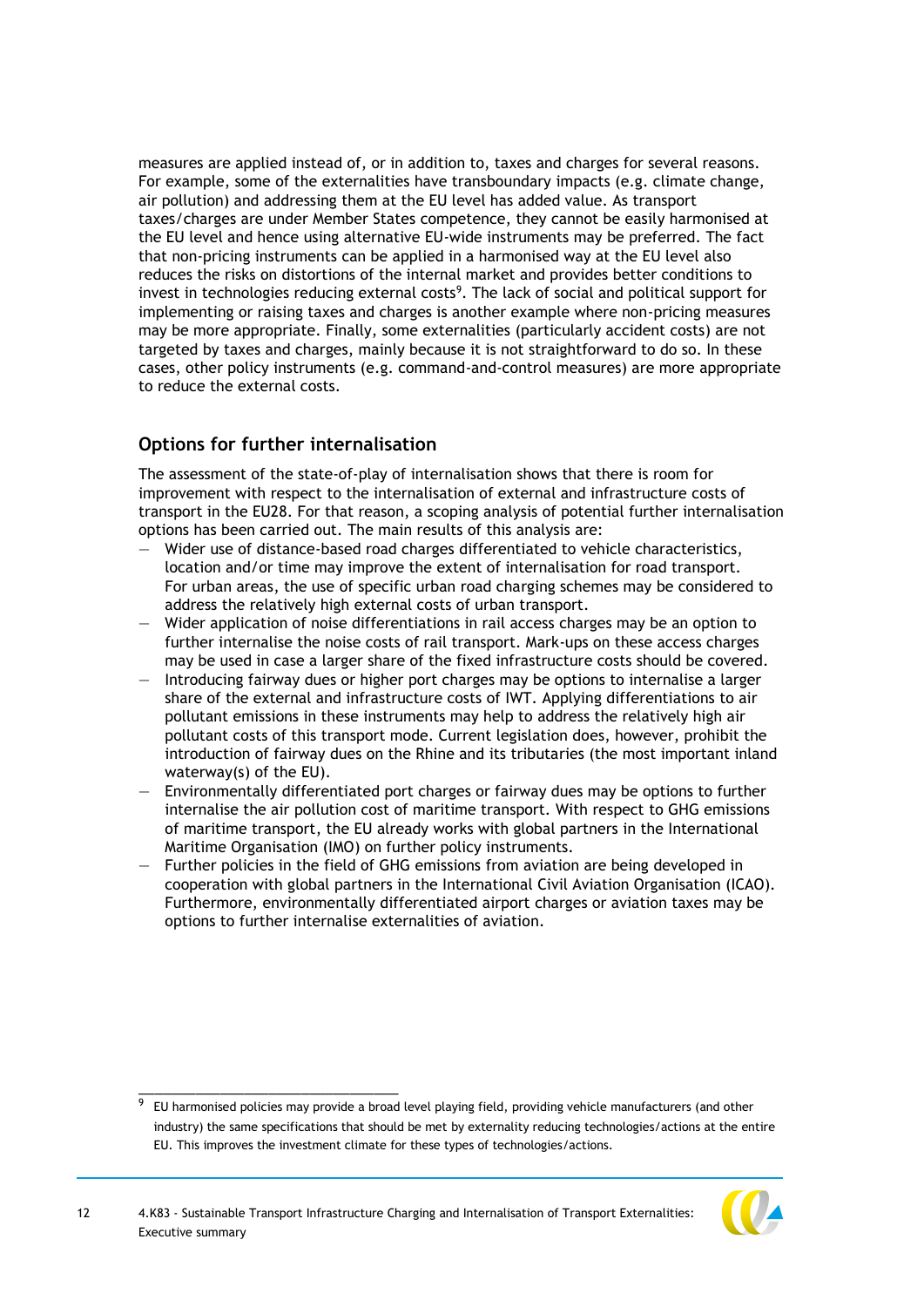# <span id="page-13-0"></span>**Résumé**

Le projet « Tarification de l'infrastructure de transports durables et internalisation des externalités dans le secteur des transports » vise à évaluer dans quelle mesure les politiques existantes internalisent les coûts externes et infrastructurels des transports et à examiner différentes manières de parvenir à un niveau d'internalisation supérieur. Cette évaluation s'appuie sur une estimation des coûts externes et infrastructurels des divers modes de transport et sur un bilan complet des taxes et droits relatifs aux transports appliqués dans les différents pays. Les résultats de ces évaluations sont présentés sous la forme de quatre éléments livrables<sup>10</sup> distincts. Ce rapport fait la synthèse des conclusions principales tirées de ces éléments livrables.

Le projet prend en considération tous les modes de transport principaux, à savoir le transport routier, le transport ferroviaire, le transport fluvial, le transport maritime et le transport aérien dans les 28 États membres de l'UE, la Norvège, la Suisse, le Japon et quelques États des États-Unis d'Amérique et provinces canadiennes. Dans les cas du transport maritime et du transport aérien, les évaluations ont été effectuées au niveau des (aéro)ports plutôt que des pays. Ce rapport ne présente que des résultats globaux pour les 28 États membres de l'UE (et les (aéro)ports des 28 États membres de l'UE pris en considération). Pour les résultats propres à chaque pays (ou (aéro)port), le lecteur est renvoyé aux autres éléments livrables de cette étude. Tous les résultats présentés dans cette étude se rapportent à l'année 2016.

# **Coût infrastructurel**

Dans le cadre de cette étude, les coûts infrastructurels sont définis comme le total des dépenses directes et des coûts de financement. Les coûts infrastructurels annuels en 2016 sont donc équivalents à la somme des coûts liés à la dépréciation et des coûts de financement annuels. Les coûts infrastructurels du transport comprennent les investissements d'expansion infrastructurelle, les coûts de renouvellement de l'infrastructure existante, les dépenses liées à l'entretien de l'infrastructure, et les dépenses de fonctionnement permettant l'utilisation de l'infrastructure de transport.

# *Coûts infrastructurels totaux*

\_\_\_\_\_\_\_\_\_\_\_\_\_\_\_\_\_\_\_\_\_\_\_\_\_\_\_\_\_\_\_\_

Pour le transport routier, ferroviaire et fluvial, les coûts infrastructurels totaux dans les 28 États membres de l'UE s'élèvent à 267 milliards d'euros pour 2016 (184 milliards d'euros pour le transport routier, 81 milliards d'euros pour le transport ferroviaire et 3 milliards d'euros pour le transport fluvial). L'essentiel de ces coûts peut être attribué aux voitures

CE Delft et al. (2019d) – The state-of-play of internalisation in the European transport sector. (État des lieux de l'internalisation dans le secteur du transport européen.)



<sup>&</sup>lt;sup>10</sup> CE Delft et al. (2019a) - Overview of transport infrastructure expenditures and costs. (Vue d'ensemble des dépenses et coûts associés à l'infrastructure de transport.)

CE Delft et al. (2019b) – Transport taxes and charges in Europe – An overview study of economic internalisation measures applied in Europe. (Taxes et droits de transport en Europe - Une étude synoptique des mesures d'internalisation économiques appliquées en Europe.)

CE Delft et al. (2019c) – Handbook on the external costs of transport. (Livre de référence sur les coûts externes du transport.)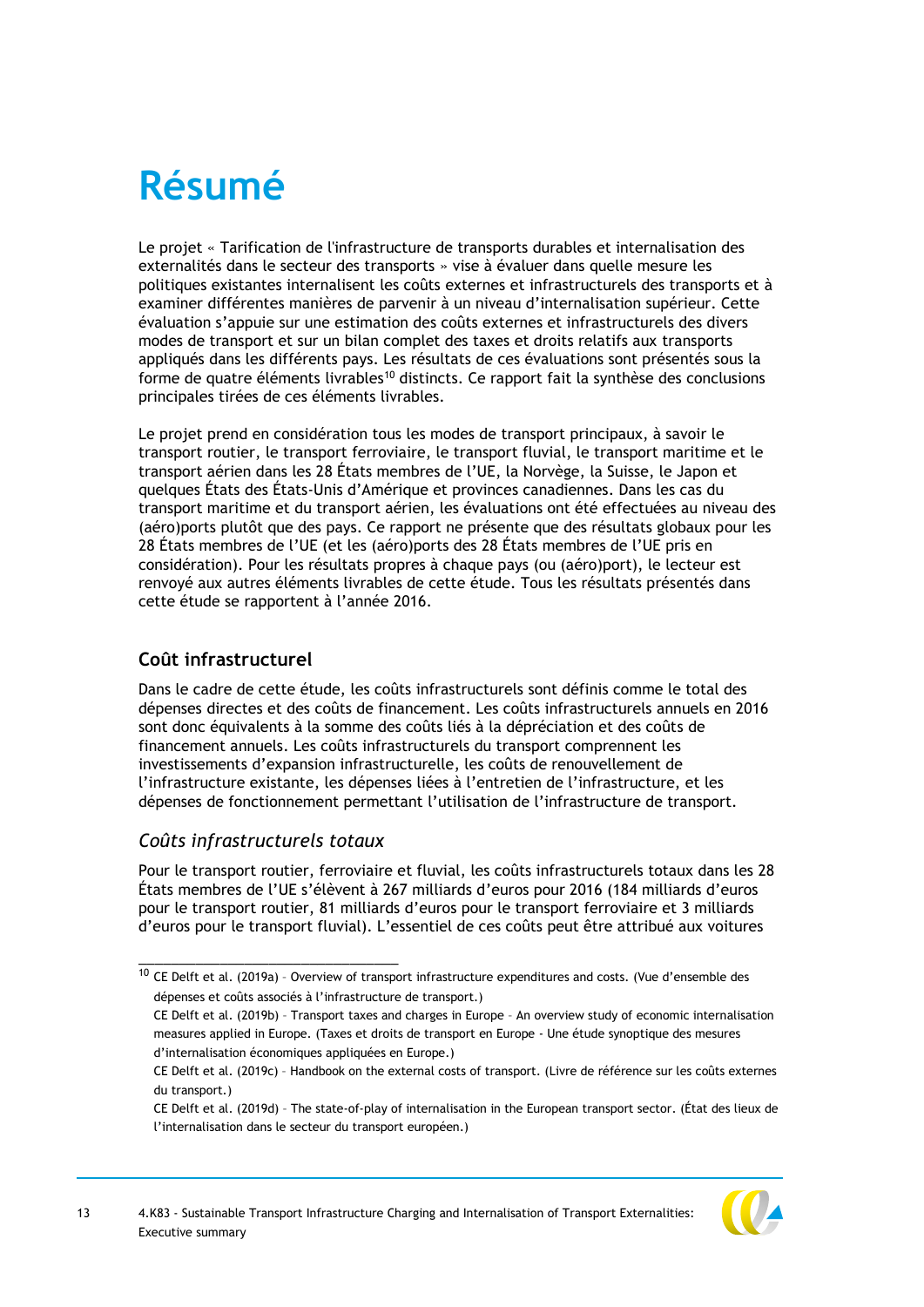particulières et aux poids lourds, comme indiqué dans le Tableau [6Table 1.](#page-6-0) Les coûts infrastructurels totaux pour l'échantillon choisi de 33 aéroports et 34 ports maritimes des 28 États membres de l'UE s'élèvent respectivement à 14 milliards d'euros et 1,4 milliard d'euros.

## *Coûts infrastructurels moyens*

\_\_\_\_\_\_\_\_\_\_\_\_\_\_\_\_\_\_\_\_\_\_\_\_\_\_\_\_\_\_\_\_

Pour le transport de voyageurs, les coûts infrastructurels moyens (en centimes d'euro/voykm) sont plus élevés pour le transport ferroviaire que pour le transport routier (voir le Tableau 6). Ceci s'explique principalement par les coûts fixes<sup>11</sup> (par ex. les coûts de construction) supérieurs pour le transport ferroviaire par comparaison avec le transport routier. Les coûts moyens sont les plus élevés pour les trains de voyageurs diesel, en raison du taux d'occupation moindre des trains diesel (par rapport aux trains électriques). Une explication supplémentaire réside dans le taux d'utilisation inférieur de l'infrastructure ferroviaire diesel comparativement à l'infrastructure ferroviaire électrique.

| Catégorie de véhicule                       | Coûts infrastructurels | Coûts infrastructurels | Coûts infrastructurels |
|---------------------------------------------|------------------------|------------------------|------------------------|
|                                             | totaux                 | moyens                 | marginaux              |
| Modes de transport de                       | Milliards d'euros      | Centimes d'euro/vov-   | Centimes d'euro/voy-   |
| voyageurs                                   |                        | km.                    | km.                    |
| Voiture particulière                        | 98                     | 2,1                    | 0,1                    |
| Bus                                         | 8                      | 4,0                    | 1,9                    |
| Car                                         | 13                     | 3,7                    | 1,8                    |
| Moto                                        | 3                      | 1,8                    | 0,1                    |
| Train à grande vitesse (TGV)                | 12                     | 10,6                   | 0,8                    |
| Train de voyageurs électrique<br>(dont TGV) | 51                     | 13,4                   | 1,6                    |
| Train de voyageurs diesel                   | 18                     | 27,0                   | 3,5                    |
| Avion <sup>a</sup>                          | 14                     | 1,6                    | 0, 5                   |
| Véhicules utilitaires légers                | Milliards d'euros      | Centimes d'euro/véh-   | Centimes d'euro/véh-   |
|                                             |                        | km.                    | km                     |
| Véhicule utilitaire léger                   | 20                     | 4,1                    | 0,3                    |
| Modes de transport de                       | Milliards d'euros      | Centimes d'euro/t-km   | Centimes d'euro/t-km   |
| marchandises                                |                        |                        |                        |
| Poids lourd                                 | 42                     | 2,3                    | 0,7                    |
| Train de marchandises                       | 9                      | 3,0                    | 0,6                    |
| électrique                                  |                        |                        |                        |
| Train de marchandises diesel                | 3                      | 3,2                    | 0,6                    |
| Navire fluvial                              | 3                      | 1,9                    | 0,1                    |
| Navire maritime <sup>ab</sup>               | 1                      | S.O.                   | S.O.                   |

**Tableau 6 – Coûts infrastructurels dans les 28 États membres de l'UE en 2016 (tous les chiffres sont ajustés selon les SPA)** 

<sup>a</sup> Les chiffres pour le transport aérien et le transport maritime concernent l'échantillon choisi de 33/34 (aéro)ports des 28 États membres de l'UE.

<sup>b</sup> En raison d'une insuffisance de données, il n'a pas été possible de calculer les coûts moyens et marginaux (en centimes d'euro/t-km) pour le transport maritime.

 $11$  Les coûts fixes sont des coûts qui ne varient pas en fonction des volumes de transport (à court terme). Les coûts de construction d'expansion infrastructurelle sont un exemple de coûts infrastructurels fixes. Les coûts variables, en revanche, varient en fonction des volumes de transport. La réparation des nids de poule est un exemple de coûts infrastructurels variables.

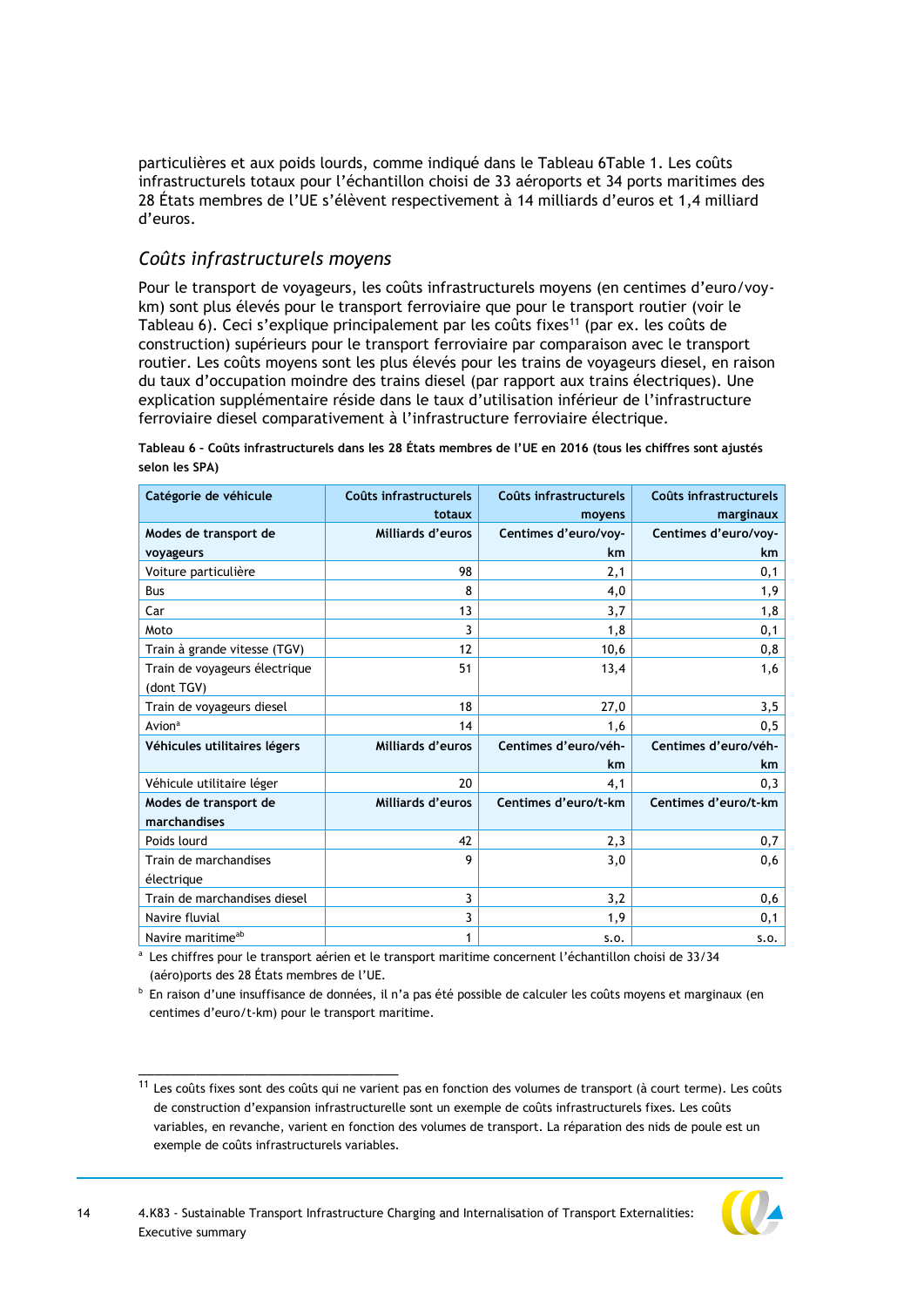Pour le transport routier, les coûts infrastructurels moyens pour les bus/cars sont considérablement plus élevés que pour les voitures particulières, ce qui peut s'expliquer par les coûts infrastructurels en fonction du poids relativement élevés générés par ces véhicules. Pour finir, les coûts infrastructurels moyens pour le transport aérien sont relativement faibles (du même ordre de grandeur que ceux des voitures particulières). Le résultat pour le transport aérien est toutefois une moyenne, incluant les vols court, moyen ainsi que long-courriers, à destination et en provenance d'aéroports européens. Le transport aérien n'entrant en concurrence avec les autres modes que pour les courtes distances, ce chiffre ne peut être comparé directement aux résultats pour les autres catégories de véhicule<sup>12</sup>.

Le Tableau 6 indique également les coûts infrastructurels moyens pour le transport routier, ferroviaire et fluvial de marchandises. Les coûts les plus élevés pour le transport de voyageurs sont associés au transport ferroviaire, suivi du transport routier et du transport fluvial.

# *Coûts infrastructurels marginaux*

Les coûts infrastructurels marginaux correspondent à des coûts additionnels pour le gestionnaire de l'infrastructure de transport résultant d'un véhicule-kilomètre (ou un décollage/atterrissage ou une escale) additionnel sur le réseau. Comme indiqué dans le Tableau 6, les coûts infrastructurels marginaux les plus élevés pour le transport de voyageurs sont à nouveau associés aux trains diesel. Cependant, la différence entre les coûts infrastructurels marginaux correspondant aux véhicules routiers et ferroviaires est considérablement inférieure à la différence entre les coûts infrastructurels moyens associés à ces modes, ce qui peut s'expliquer par le fait que les coûts infrastructurels marginaux (à la différence des coûts moyens) ne sont pas influencés par les coûts fixes relativement élevés de l'infrastructure ferroviaire.

Pour le transport de marchandises, les coûts infrastructurels marginaux les plus élevés correspondent aux poids lourds, ce qui reflète la composante variable relativement grande des coûts infrastructurels routiers. Les coûts infrastructurels marginaux pour le transport fluvial sont relativement faibles, étant donné que seule une part limitée des coûts infrastructurels dépend directement de l'utilisation effective des voies fluviales.

# **Coûts externes**

Les coûts externes totaux, moyens et marginaux pour le transport dans les 28 États membres de l'UE ont été estimés en s'appuyant sur des facteurs de coût et des méthodologies à la pointe des connaissances actuelles. Pour ce faire, les externalités suivantes ont été prises en compte : accidents, pollution de l'air, changement climatique, bruit, congestion, émissions du puits au réservoir, et dégradation des habitats.

## *Coûts externes totaux*

\_\_\_\_\_\_\_\_\_\_\_\_\_\_\_\_\_\_\_\_\_\_\_\_\_\_\_\_\_\_\_\_

Les coûts externes totaux du transport dans les 28 États membres de l'UE sont estimés à 987 milliards d'euros. Ce chiffre n'inclut les coûts liés à la congestion que pour le transport routier car il n'était pas possible d'estimer les coûts liés à la congestion pour les autres

 $12$  Les coûts infrastructurels moyens seront plus élevés pour les vols court-courriers que pour les vols moyen ou long-courriers (étant donné que les coûts infrastructurels fixes sont rapportés à un nombre inférieur de voyageurs-kilomètres). Cependant, en raison d'une insuffisance de données, les coûts infrastructurels moyens pour le transport aérien n'ont pu être différenciés en fonction des distances de vol.

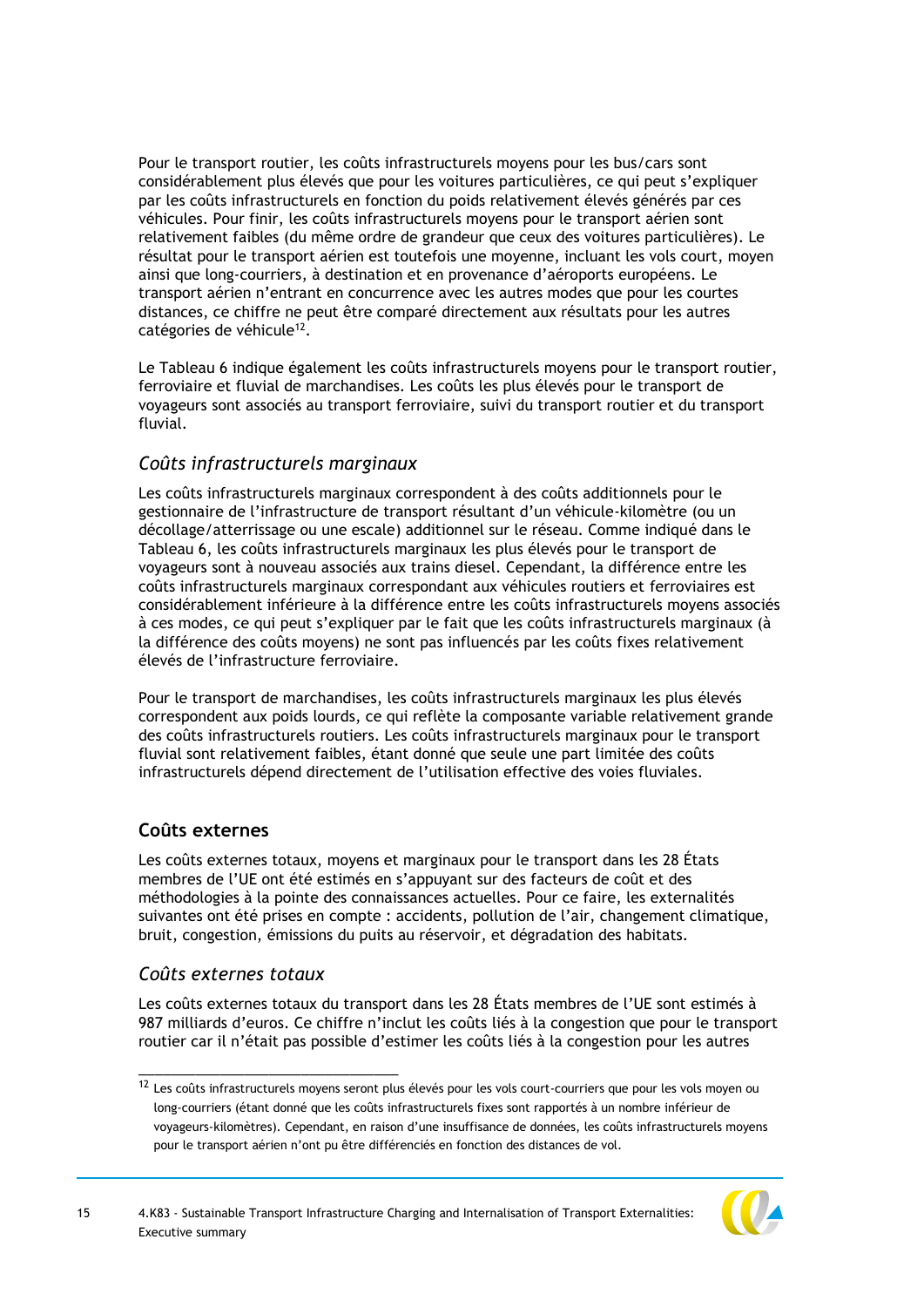modes. De manière générale, les coûts liés aux accidents, constituant 29 % des coûts totaux, représentent la catégorie de coûts la plus importante, suivis des coûts liés à la congestion (27 %). Dans l'ensemble, les coûts environnementaux (changement climatique, pollution de l'air, bruit, bilan du puits au réservoir et dégradation des habitats) constituent les 44 % restants des coûts totaux. D'importantes différences existent toutefois entre les modes de transport.

Comme indiqué dans le Tableau 7, le transport routier (et notamment les voitures particulières) est le plus gros contributeur aux coûts externes (83 % des coûts totaux, 820 milliards d'euros), ce qui s'explique en partie par la part importante du transport routier dans la performance totale des 28 États membres de l'UE sur le plan du transport<sup>13</sup>. Les coûts externes totaux pour le transport ferroviaire et le transport fluvial s'élèvent respectivement à 18 milliards d'euros et 3 milliards d'euros. Enfin, pour le transport aérien et le transport maritime, les coûts externes dans les 28 États membres de l'UE sont approximativement estimés à 48 et 98 milliards d'euros.

### *Coûts externes moyens*

\_\_\_\_\_\_\_\_\_\_\_\_\_\_\_\_\_\_\_\_\_\_\_\_\_\_\_\_\_\_\_\_

Comme indiqué dans le Tableau 7, les motos génèrent les coûts externes moyens les plus élevés du fait de coûts liés au bruit et aux accidents relativement élevés. Les coûts externes moyens des bus/cars sont considérablement inférieurs à ceux des voitures particulières, ce qui peut s'expliquer par les taux d'occupation plus élevés de ces véhicules. En ce qui concerne le transport ferroviaire, les coûts externes moyens pour les trains diesel sont considérablement supérieurs par comparaison avec les trains électriques. Ceci s'explique principalement par les coûts liés à la pollution de l'air qui sont considérablement plus élevés pour les trains diesel, ainsi que par leurs taux d'occupation inférieurs.

En ce qui concerne le transport de marchandises, les coûts externes les plus élevés sont associés aux poids lourds, suivis du transport fluvial, du transport ferroviaire et du transport maritime. Les coûts externes relativement élevés des poids lourds s'expliquent principalement par des coefficients de charge relativement faibles par rapport au transport ferroviaire. En outre, pour le transport routier, les coûts liés à la congestion sont pris en compte, tandis qu'ils ne sont pas inclus pour les autres modes. Les coûts externes moyens pour le transport fluvial sont actuellement légèrement plus élevés que pour le transport ferroviaire, ce qui s'explique principalement par les coûts liés à la pollution de l'air qui sont relativement élevés dans le cas du transport fluvial<sup>14</sup>. Les coûts externes moyens faibles associés au transport maritime ne peuvent pas être comparés directement avec les autres modes, étant donné que ce chiffre est une moyenne pour le transport maritime à courte distance et le transport maritime à longue distance (et que seul le premier entre en concurrence directe avec les autres modes).

<sup>&</sup>lt;sup>14</sup> Les moteurs des navires fluviaux possèdent des durées de vie économiques plutôt longues (par ex. en comparaison des poids lourds) et la pénétration de nouveaux moteurs moins polluants dans la flotte est, de ce fait, relativement lente. En conséquence, les émissions moyennes d'agents de pollution de l'air par navire fluvial diminuent à un rythme plus lent que les niveaux d'émissions moyens des poids lourds.



 $^{13}$  Sans compter la congestion, le transport routier représenterait tout de même 77 % des coûts totaux.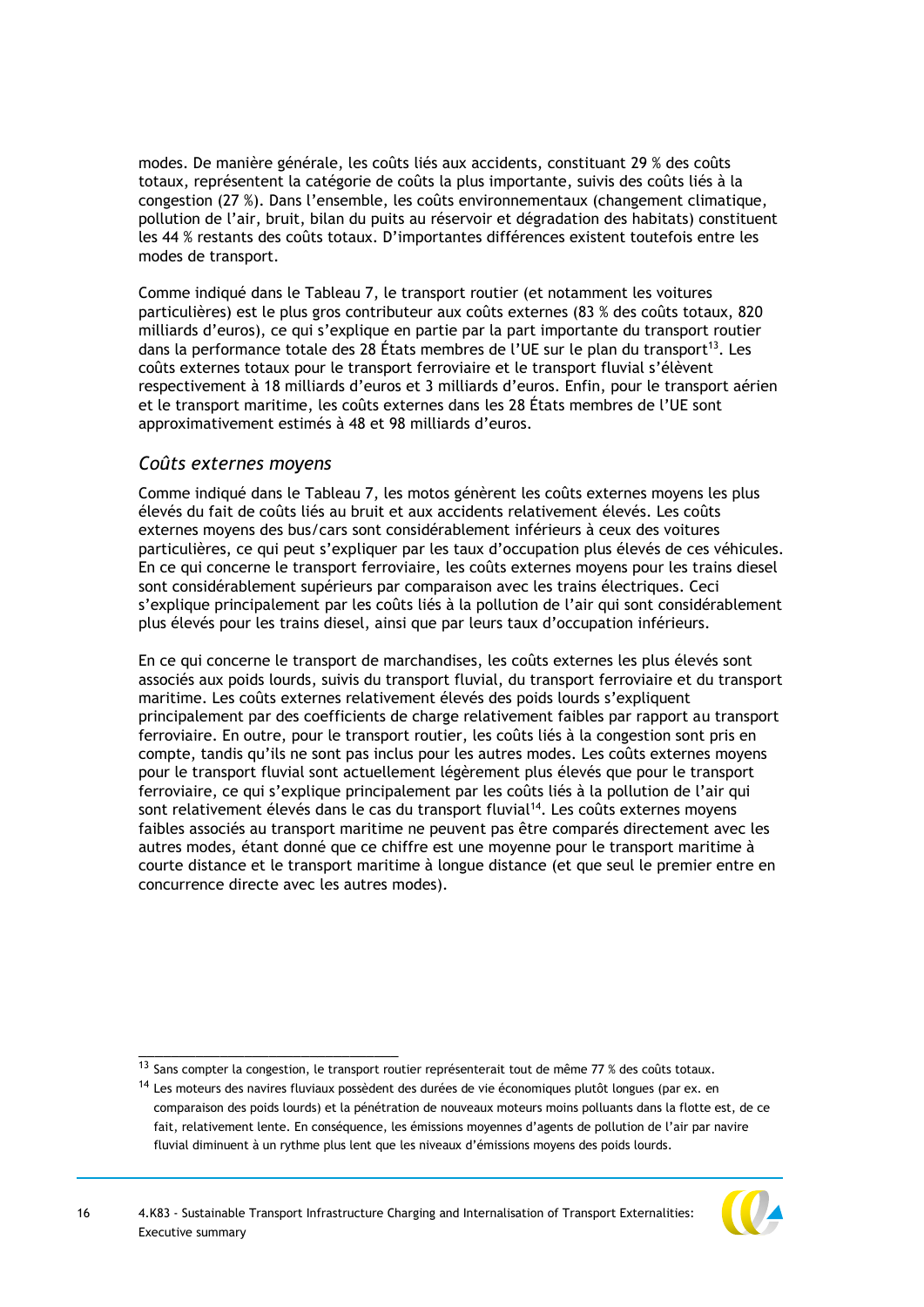**Tableau 7 - Coûts externes dans les 28 États membres de l'UE en 2016 (tous les chiffres sont ajustés selon les SPA)** 

| Catégorie de véhicule            | Coûts externes totaux | Coûts externes moyens  |
|----------------------------------|-----------------------|------------------------|
| Modes de transport de voyageurs  | Milliards d'euros     | Centimes d'euro/voy-km |
| Voiture particulière             | 565                   | 12,0                   |
| Bus/car                          | 19                    | 3,6                    |
| Moto                             | 41                    | 24,5                   |
| Train à grande vitesse           |                       | 1,3                    |
| Train de voyageurs électrique    |                       | 2,6                    |
| Train de voyageurs diesel        | 11                    | 3,9                    |
| Avion                            | 48 <sup>a</sup>       | 3,4                    |
| Véhicules utilitaires légers     | Milliards d'euros     | Centimes d'euro/véh-km |
| Véhicule utilitaire léger        | 118                   | 24,7                   |
| Modes de transport de            | Milliards d'euros     | Centimes d'euro/t-km   |
| marchandises                     |                       |                        |
| Poids lourd                      | 78                    | 4,2                    |
| Train de marchandises électrique |                       | 1,1                    |
| Train de marchandises diesel     | 5                     | 1,8                    |
| Navire fluvial                   | 3                     | 1,9                    |
| Navire maritime                  | 98 <sup>a</sup>       | 0,7                    |

<sup>a</sup> Estimations approximatives. Pour plus de détails, voir CE Delft et al. (2019c).

# **Taxes et droits de transport**

\_\_\_\_\_\_\_\_\_\_\_\_\_\_\_\_\_\_\_\_\_\_\_\_\_\_\_\_\_\_\_\_

Les taxes et droits de transport sont définis, dans le cadre de cette étude, comme l'ensemble des taxes/droits directement liés à la possession et à l'utilisation de véhicules de transport, y compris les taxes/droits associés à l'utilisation de l'infrastructure<sup>15</sup>. En ce qui concerne le transport routier, les 28 États membres de l'UE appliquent tous des taxes sur le carburant et des taxes sur les véhicules (par ex. taxes d'achat et d'immatriculation), la plupart des pays prélevant également des droits d'usage de la route (péages et/ou vignettes). Dans le cas du transport ferroviaire, des droits d'accès au réseau ferroviaire sont perçus dans l'ensemble des 28 États membres de l'UE. Des taxes sur le diesel et (dans une moindre mesure) des taxes sur l'électricité sont également appliquées. En ce qui concerne le transport fluvial et le transport maritime, la plupart des pays/ports appliquent uniquement des droits d'usage des ports. Enfin, pour le transport aérien, des droits d'usage des aéroports (pour les externalités locales) et le système d'échange de quotas d'émission de l'Union européenne<sup>16</sup> (pour toutes les émissions de  $CO<sub>2</sub>$  résultant de vols au sein de l'Union, bien que les impacts climatiques non liés au  $CO<sub>2</sub>$  ne soient pas couverts) sont appliqués dans les 28 États membres de l'UE. Des taxes de transport aérien s'y ajoutent dans certains pays.

Les externalités sont, dans une certaine mesure, utilisées comme paramètres de différenciation pour les taxes et droits de transport. Ces différenciations sont plus fréquemment appliquées au transport routier, par ex. les taxes sur les véhicules

<sup>&</sup>lt;sup>16</sup> Bien que le système d'échange de quotas d'émission de l'Union européenne ne soit ni une taxe, ni un droit (mais plutôt une mesure de tarification du carbone reposant sur les mécanismes du marché), il est toutefois considéré comme une taxe dans le cadre de cette étude.



<sup>&</sup>lt;sup>15</sup> Cette définition exclut les taxes générales telles que les impôts sur les bénéfices et les impôts sur les salaires, celles-ci n'étant qu'indirectement liées aux activités de transport. La TVA prélevée sur les taxes et droits liés au transport est cependant incluse.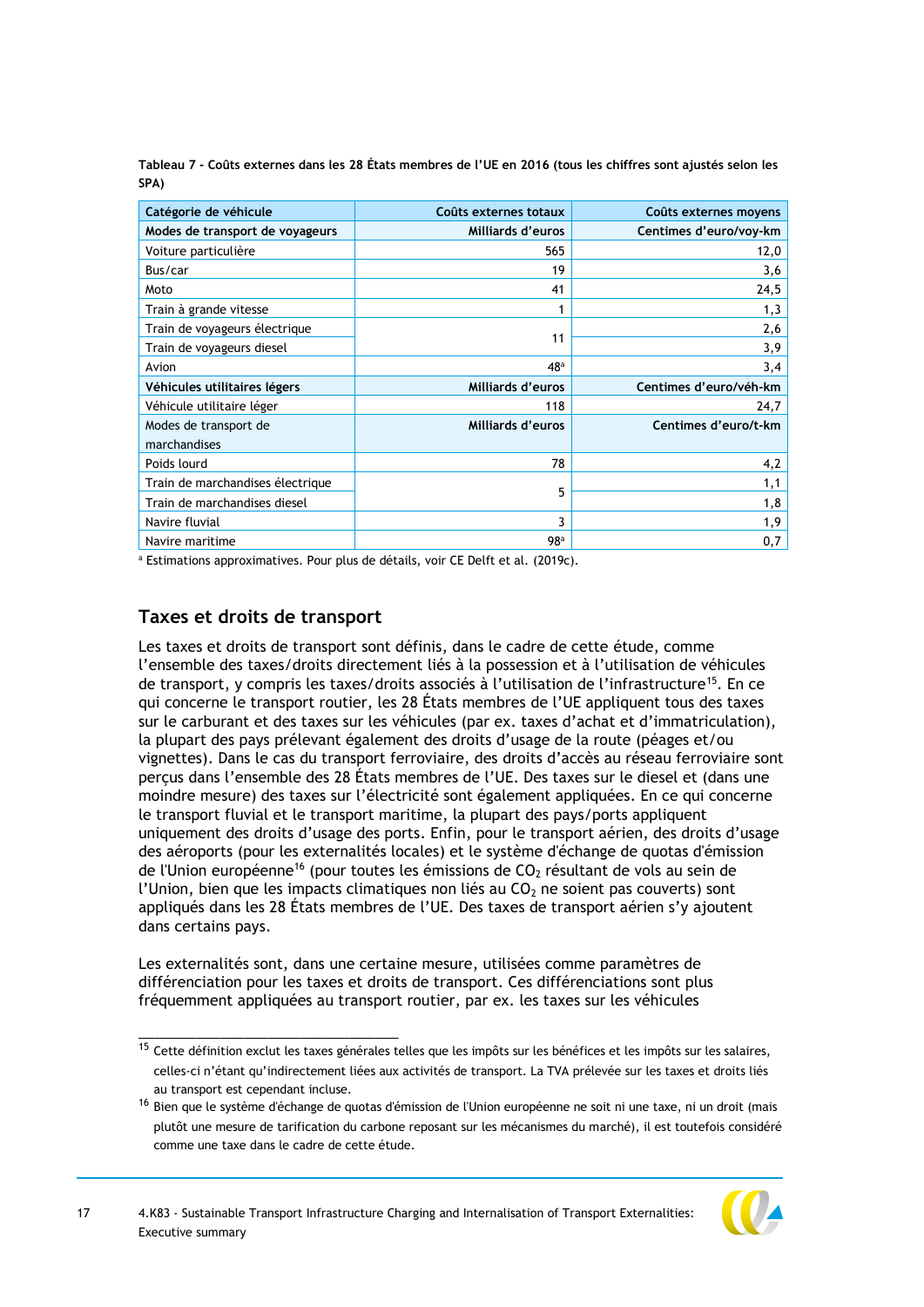différenciées en fonction des émissions de  $CO<sub>2</sub>$  et les péages pour les poids lourds différenciés en fonction de normes d'émissions d'agents de pollution de l'air. Les droits d'usage des aéroports sont fréquemment différenciés en fonction des niveaux de bruit de l'avion (environ 50 % des aéroports pris en considération appliquent une telle différenciation). Les droits d'accès au réseau ferroviaire, en revanche, ne sont pratiquement pas différenciés en fonction des externalités dans les 28 États membres de l'UE, tandis que les droits d'usage des ports (pour le transport fluvial et le transport maritime) sont différenciés en fonction de normes environnementales uniquement dans un nombre limité de ports.

# *Recettes totales issues des taxes/droits*

Les recettes totales issues des taxes/droits pour le transport routier, ferroviaire et fluvial dans les 28 États membres de l'UE s'élèvent à 370 milliards d'euros pour l'année 2016 (350 milliards d'euros pour le transport routier, 20 milliards d'euros pour le transport ferroviaire et 0,4 milliard d'euros pour le transport fluvial). Comme indiqué dans le Tableau 8, la plus grande partie de ces recettes (81 %) provient des voitures particulières, ce qui reflète la part importante de cette catégorie de véhicule dans la performance totale sur le plan du transport et la charge de taxes/droits relativement élevée pesant sur ces véhicules. Les recettes totales issues des taxes/droits pour les 33/34 (aéro)ports des 28 États membres de l'UE représentent respectivement un montant approximatif de 14 milliards d'euros et de 1,8 milliard d'euros.

## *Recettes moyennes issues des taxes/droits*

En ce qui concerne le transport de voyageurs, les recettes moyennes issues des taxes/droits les plus élevées sont associées aux trains diesel (voir le Tableau 8). Ces recettes sont considérablement plus élevées que dans le cas des trains de voyageurs électriques, ce qui peut s'expliquer par le taux d'occupation inférieur des trains diesel et, de façon plus importante encore, par les taxes énergétiques supérieures (les taxes sur le diesel pour le transport ferroviaire sont — en moyenne — supérieures aux taxes sur l'électricité pour ce mode). Les recettes moyennes issues des taxes/droits supérieures pour les voitures particulières et les motos par comparaison avec les bus/cars s'expliquent par des niveaux de taxation des véhicules supérieurs et des taux d'occupation inférieurs. Enfin, les recettes moyennes issues des taxes/droits relativement faibles dans le cas du transport aérien doivent être interprétées avec circonspection, ce chiffre étant une moyenne (incluant les vols court, moyen et long-courriers) et ne pouvant donc pas faire l'objet d'une comparaison directe avec les autres modes.

Pour ce qui est du transport de marchandises, les recettes moyennes les plus élevées proviennent des poids lourds, suivis des trains diesel, des trains électriques et des navires fluviaux. Les recettes supérieures associées aux trains diesel par comparaison aux trains électriques s'expliquent principalement par les niveaux de taxation énergétique supérieurs pour les trains diesel.

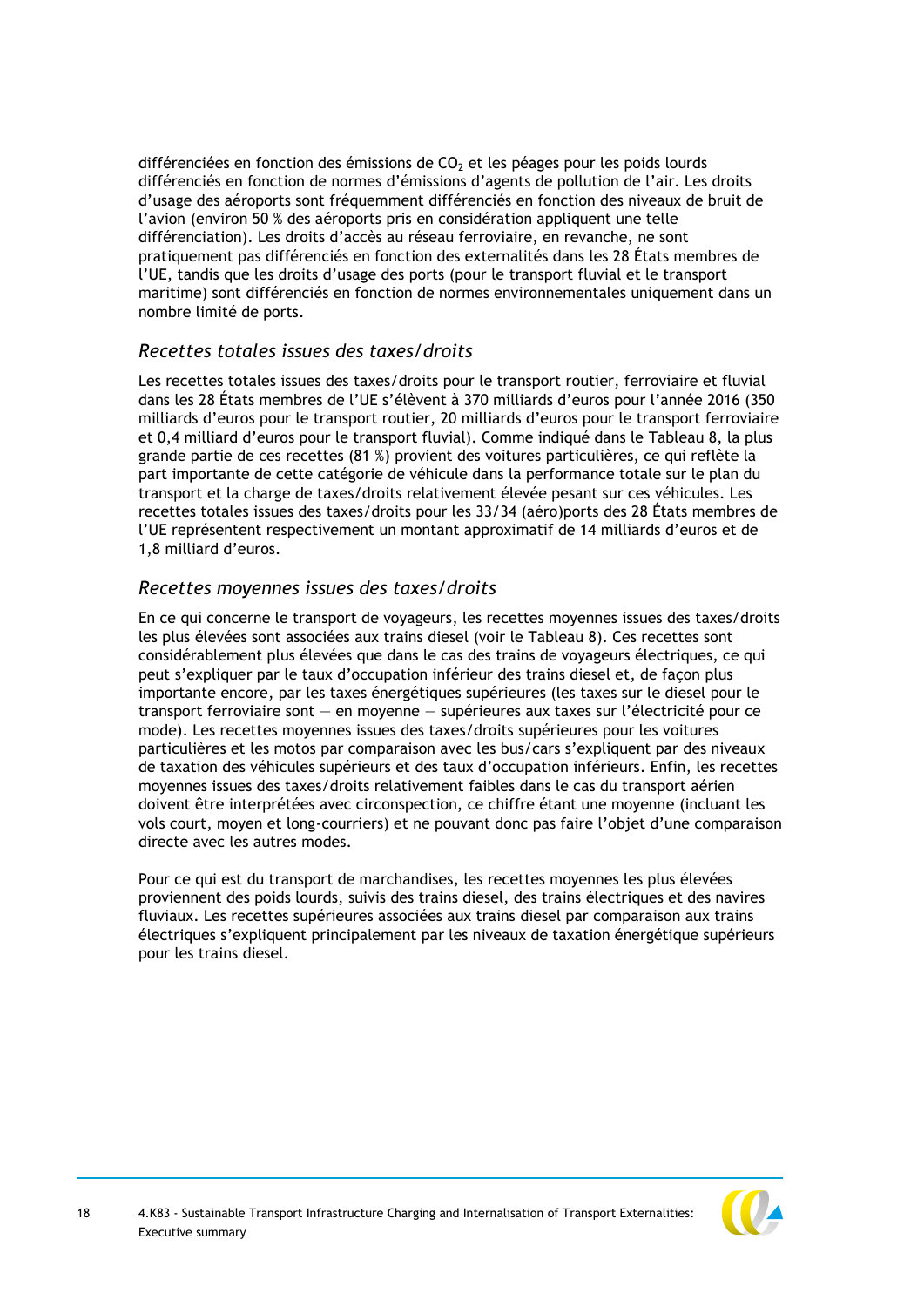**Tableau 8 - Recettes issues des taxes/droits dans les 28 États membres de l'UE en 2016 (tous les chiffres sont ajustés selon les SPA)**

| Catégorie de véhicule            | Recettes totales issues des<br>taxes/droits | Recettes moyennes issues des<br>taxes/droits |
|----------------------------------|---------------------------------------------|----------------------------------------------|
| Modes de transport de voyageurs  | Milliards d'euros                           | Centimes d'euro/voy-km                       |
| Voiture particulière             | 267                                         | 5,4                                          |
| Bus/car                          |                                             | 1,2                                          |
| Moto                             | 9                                           | 5,0                                          |
| Train à grande vitesse           | 4                                           | 3,0                                          |
| Train de voyageurs électrique    | 8                                           | 2,6                                          |
| Train de voyageurs diesel        | 5                                           | 6, 8                                         |
| Avion <sup>a</sup>               | 14                                          | 1,5                                          |
| Véhicules utilitaires légers     | Milliards d'euros                           | Centimes d'euro/véh-km                       |
| Véhicule utilitaire léger        | 35                                          | 7,3                                          |
| Modes de transport de            | Milliards d'euros                           | Centimes d'euro/t-km                         |
| marchandises                     |                                             |                                              |
| Poids lourd                      | 33                                          | 1,5                                          |
| Train de marchandises électrique | 2                                           | 0, 5                                         |
| Train de marchandises diesel     |                                             | 1,3                                          |
| Navire fluvial                   | 0,4                                         | 0,3                                          |
| Navire maritime <sup>ab</sup>    | 2                                           | S.O.                                         |

<sup>a</sup> Les chiffres pour le transport aérien et le transport maritime concernent l'échantillon choisi de 33/34 (aéro)ports des 28 États membres de l'UE.

<sup>b</sup> En raison d'une insuffisance de données, il n'a pas été possible de calculer les recettes moyennes issues des taxes/droits (en centimes d'euro/t-km) pour le transport maritime.

# **État des lieux de l'internalisation**

La mesure dans laquelle les coûts externes et les coûts infrastructurels sont internalisés par les taxes et droits actuels dans les 28 États membres de l'UE est évaluée sous deux angles :

- 1. *Tarification en fonction du coût moyen* : les droits/taxes sont établis au niveau des coûts infrastructurels et externes moyens.
- 2. *Tarification en fonction du coût social marginal* : les droits/taxes variables sont établis au niveau des coûts infrastructurels et externes marginaux.

Cinq indicateurs ont été utilisés pour évaluer la mesure de l'internalisation sous l'angle de la tarification en fonction du coût moyen (voir le Tableau 9). Pour évaluer la mesure de l'internalisation sous l'angle de la tarification en fonction du coût social marginal, le taux de couverture des coûts marginaux a été utilisé. Il s'agit du rapport entre les coûts externes et infrastructurels marginaux et les recettes issues des taxes/droits marginales pour trois/quatre situations spécifiques.

|  |  |  | Tableau 9 - Vue d'ensemble des indicateurs pour la tarification en fonction du coût moyen |  |  |  |
|--|--|--|-------------------------------------------------------------------------------------------|--|--|--|
|  |  |  |                                                                                           |  |  |  |

| Taux de couverture des coûts         | <b>Explication</b>                                                       |
|--------------------------------------|--------------------------------------------------------------------------|
| Taux de couverture globale des coûts | Comparaison entre les recettes issues des taxes/droits et la totalité    |
|                                      | des coûts externes et infrastructurels.                                  |
| Taux de couverture globale des coûts | Comparaison entre les recettes issues des taxes/droits et la totalité    |
| excluant les coûts infrastructurels  | des coûts externes et des coûts infrastructurels variables (c'est-à-dire |
| fixes                                | excluant les coûts infrastructurels fixes) <sup>a</sup> .                |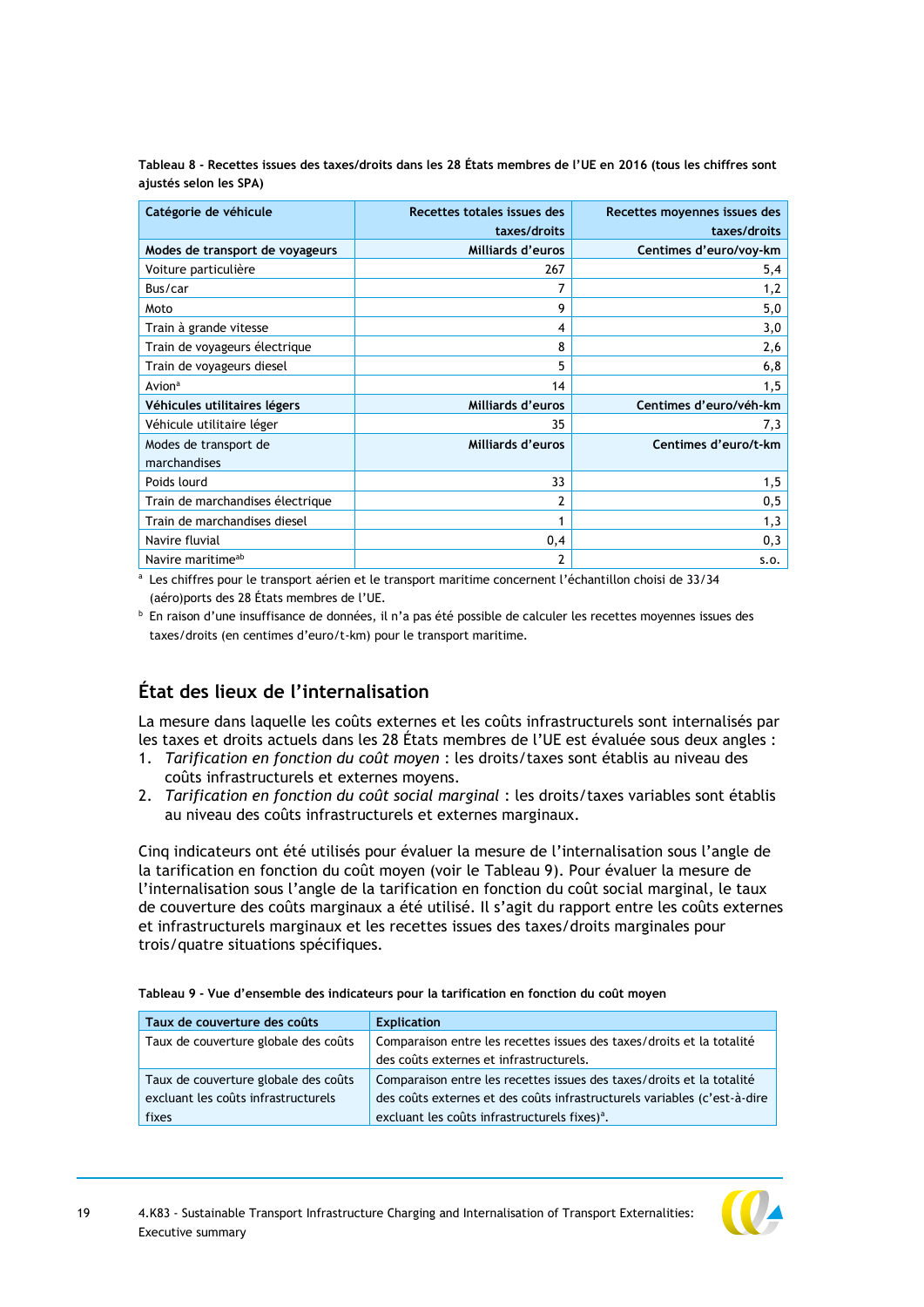| Taux de couverture des coûts          | <b>Explication</b>                                                      |
|---------------------------------------|-------------------------------------------------------------------------|
| Taux de couverture des coûts externes | Comparaison entre les recettes issues des taxes/droits variables et les |
| et infrastructurels variables         | coûts externes et infrastructurels variables.                           |
| Taux de couverture globale des coûts  | Comparaison entre les recettes issues des droits d'usage de             |
| infrastructurels                      | l'infrastructure et la totalité des coûts infrastructurels.             |
| Taux de couverture des coûts          | Comparaison entre les recettes issues des droits d'usage de             |
| infrastructurels variables            | l'infrastructure et les coûts infrastructurels variables.               |

<sup>a</sup> Cet indicateur est en conformité avec les ambitions de la Commission visant une internalisation complète des coûts externes, y compris les coûts d'usure. Il intègre le fait que les coûts infrastructurels fixes sont des coûts irrécupérables et que le fait de payer pour ces coûts peut se traduire par une sous-utilisation (accrue) de l'infrastructure existante (par ex. du réseau ferroviaire).

Les résultats de l'évaluation de la mesure de l'internalisation sous l'angle de la tarification en fonction du coût moyen sont indiqués dans le Tableau 10. On peut formuler, à partir de ces résultats, les conclusions suivantes :

- *Les coûts externes et infrastructurels pour le transport dans les 28 États membres de l'UE ne sont que partiellement internalisés par les taxes et droits actuels*. Comme le montre les résultats dans la deuxième colonne du Tableau 1[0Table 5,](#page-11-0) les coûts totaux ne sont couverts par les recettes issues des taxes/droits relatifs au transport pour aucune des catégories de véhicule. Pour la plupart des catégories de véhicule, 15 à 25 % seulement des coûts externes et infrastructurels sont couverts. En ce qui concerne le transport fluvial et le transport maritime, on a constaté des taux de couverture des coûts bien inférieurs (respectivement 6 et 4 %), ce qui reflète la charge de taxes/droits limitée imposée à ces modes de transport. Même si l'on exclut les coûts infrastructurels fixes des analyses (voir la troisième colonne du Tableau 10), pour la plupart des catégories de véhicule (à l'exception des trains à grande vitesse), les taxes et droits actuels ne couvrent pas les coûts externes et infrastructurels.
- *— Peu de données à l'appui de l'application d'une tarification en fonction du coût social marginal.* Les résultats des analyses des taux de couverture des coûts sociaux marginaux montrent que, pour bon nombre des modes de transport, les taux de couverture des coûts marginaux diffèrent grandement entre les divers scénarios. Ceci indique que les taxes et droits actuels ne sont souvent pas en mesure de prendre en compte l'important écart de grandeur des coûts externes et infrastructurels marginaux dans différentes situations. Par conséquent, les analyses ne fournissent qu'une première indication du fait que l'imposition est insuffisante conformément au principe de la tarification en fonction du coût social marginal dans les 28 États membres de l'UE. Le recours à une certaine moyenne semble donc inévitable. Cependant, même en simplifiant davantage, la tarification en fonction du coût social marginal n'est pas effective au niveau des 28 États membres de l'UE, comme le montre la quatrième colonne du Tableau 10. Les coûts externes et infrastructurels variables ne sont généralement pas couverts par les taxes/droits variables. Le transport ferroviaire (en particulier les trains à grande vitesse et les trains de voyageurs diesel) constitue une exception, les droits d'accès au réseau ferroviaire et les taxes sur le diesel reflétant la nature variable des coûts externes et la part variable des coûts infrastructurels.
- *Utilisation limitée du principe de l'« utilisateur-payeur » dans les 28 États membres de l'UE*. Comme le montre les résultats de couverture des coûts infrastructurels totaux, pour la plupart des catégories de véhicule, 15 à 30 % seulement des coûts infrastructurels sont couverts par les droits d'usage de l'infrastructure<sup>17</sup>. Le transport aérien et le transport maritime font exception. Les recettes provenant des droits d'usage des (aéro)ports assurent la couverture (de la plus grande partie) des coûts

 $17$  Les utilisateurs payant toutefois des taxes autres que les droits d'usage de l'infrastructure qui peuvent être employées pour financer les projets infrastructurels.



\_\_\_\_\_\_\_\_\_\_\_\_\_\_\_\_\_\_\_\_\_\_\_\_\_\_\_\_\_\_\_\_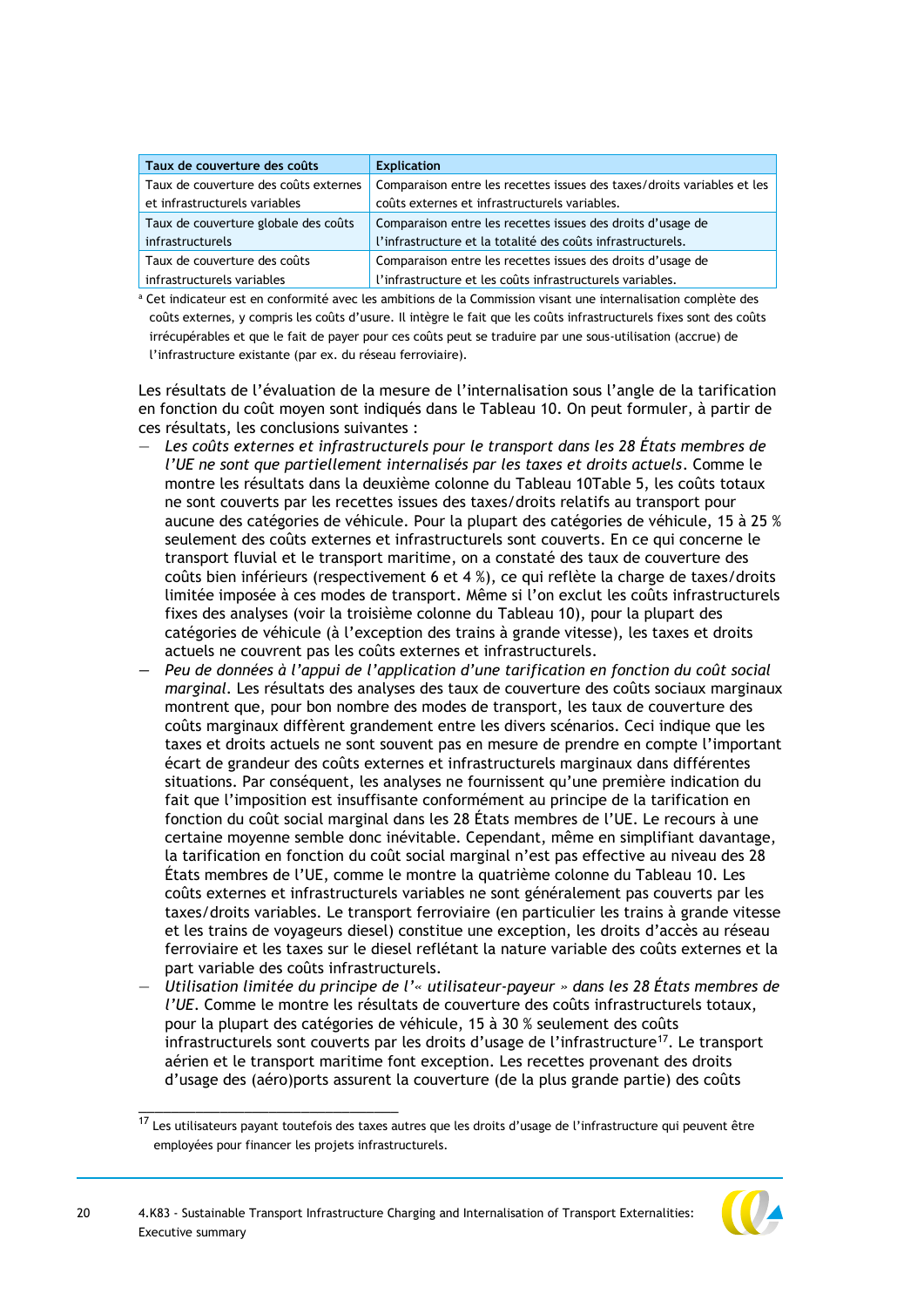infrastructurels des (aéro)ports. En revanche, les coûts infrastructurels variables (c'està-dire les coûts d'usure) sont couverts par les recettes provenant des droits d'usage de l'infrastructure pour la plupart des catégories de véhicule (voir la dernière colonne du Tableau 10). Les principales exceptions sont les véhicules lourds de transport routier (poids lourd, bus, car), ce qui peut s'expliquer principalement par les coûts infrastructurels en fonction du poids élevés générés par ces véhicules. Les taux de couverture très élevés pour les coûts infrastructurels variables doivent être appréciés dans le contexte des faibles taux de couverture globale des coûts, les droits d'usage de l'infrastructure servant également de mesures d'internalisation à la fois des coûts externes et des coûts infrastructurels.

|                                        | Couverture<br>globale des<br>coûts | Couverture<br>globale des<br>coûts excluant<br>les coûts<br>infrastructurels<br>fixes | Couverture des<br>coûts<br><b>infrastructurels</b><br>et externes<br>variables | Couverture des<br>coûts<br><b>infrastructurels</b><br>totaux | Couverture des<br>coûts<br><b>infrastructurels</b><br>variables |
|----------------------------------------|------------------------------------|---------------------------------------------------------------------------------------|--------------------------------------------------------------------------------|--------------------------------------------------------------|-----------------------------------------------------------------|
| Transport de voyageurs                 |                                    |                                                                                       |                                                                                |                                                              |                                                                 |
| Voiture<br>particulière                | 51 %                               | 63 %                                                                                  | 48 %                                                                           | 27 %                                                         | 417 %                                                           |
| Bus                                    | 17 %                               | 24 %                                                                                  | 21 %                                                                           | 3 %                                                          | 6 %                                                             |
| Car                                    | 18%                                | 26 %                                                                                  | 23 %                                                                           | 3%                                                           | 6 %                                                             |
| Moto                                   | 19 %                               | 20 %                                                                                  | 15 %                                                                           | 35 %                                                         | 576 %                                                           |
| Train à grande<br>vitesse              | 26 %                               | 145 %                                                                                 | 208 %                                                                          | 28 %                                                         | 394 %                                                           |
| Train de voyageurs<br>électrique       | 16 %                               | 61%                                                                                   | 70 %                                                                           | 19 %                                                         | 160 %                                                           |
| Train de voyageurs<br>diesel           | 22 %                               | 91%                                                                                   | 101 %                                                                          | 16 %                                                         | 122 %                                                           |
| Avion                                  | 34 %                               | 45 %                                                                                  | 46 %                                                                           | 82 %                                                         | 247 %                                                           |
| Transport de marchandises              |                                    |                                                                                       |                                                                                |                                                              |                                                                 |
| Véhicule utilitaire<br>léger           | 43 %                               | 53 %                                                                                  | 48 %                                                                           | 11 %                                                         | 153 %                                                           |
| Poids lourd                            | 26 %                               | 37 %                                                                                  | 33 %                                                                           | 14 %                                                         | 44 %                                                            |
| Train de<br>marchandises<br>électrique | 12 %                               | 30 %                                                                                  | 35 %                                                                           | 16 %                                                         | 86 %                                                            |
| Train de<br>marchandises<br>diesel     | 26 %                               | 55 %                                                                                  | 61%                                                                            | 25 %                                                         | 138 %                                                           |
| Navire fluvial                         | 6 %                                | 12 %                                                                                  | 13%                                                                            | 12 %                                                         | 176 %                                                           |
| Navire maritime                        | 4 %                                | 4 %                                                                                   | 4 %                                                                            | 127 %                                                        | 4 571 % <sup>a</sup>                                            |

**Tableau 10 – Vue d'ensemble des taux de couverture des coûts sous l'angle de la tarification en fonction du coût moyen**

<sup>a</sup> Ce taux de couverture des coûts très élevé peut s'expliquer par le fait que la part variable des coûts infrastructurels portuaires est présumée faible. En ajoutant à cela le fait que les droits d'usage des ports sont souvent établis de façon à assurer la couverture (de la plus grande partie) des coûts infrastructurels totaux, il en résulte des taux de couverture des coûts infrastructurels variables très élevés.

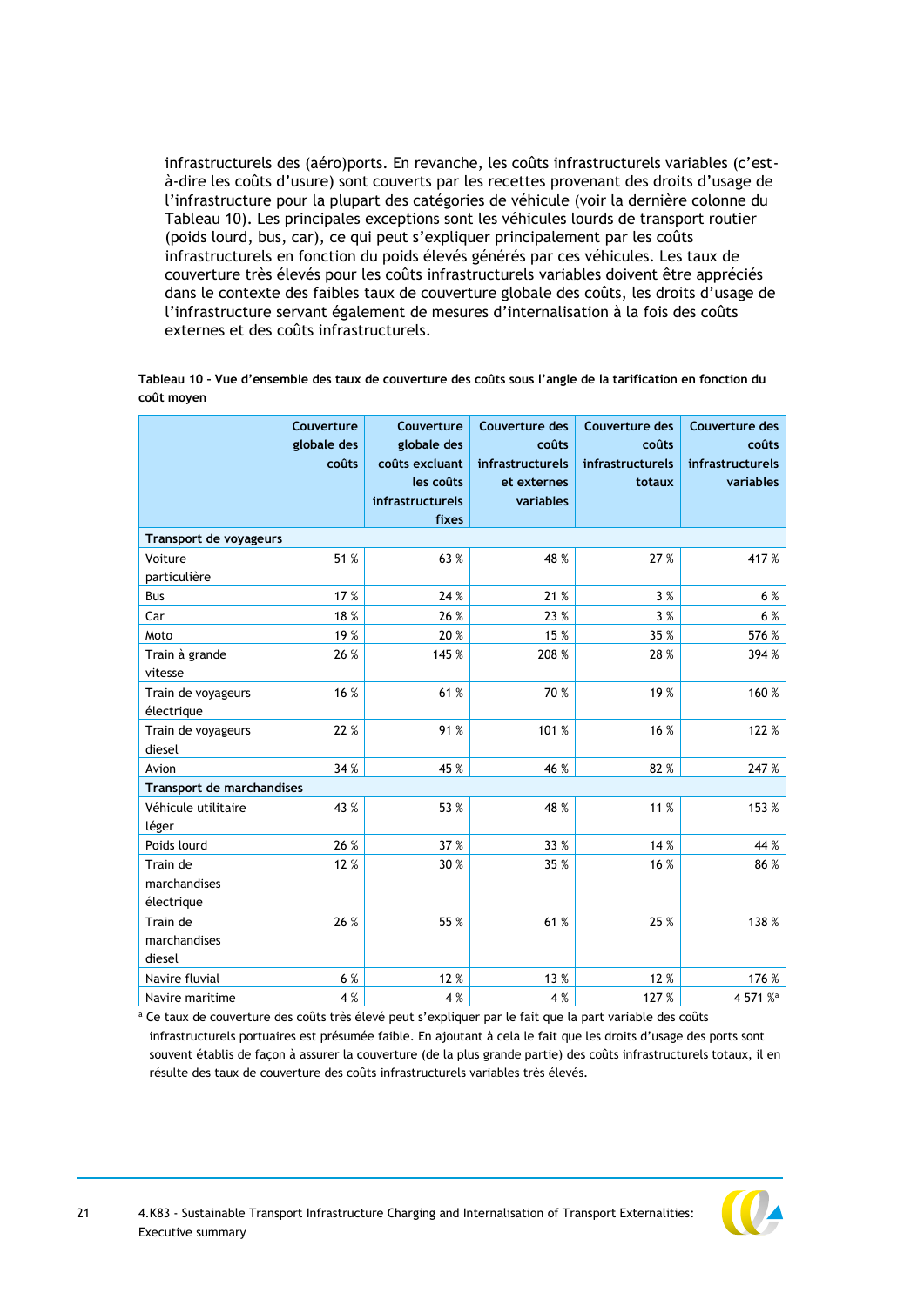# **Contexte élargi de l'internalisation**

Outre les taxes et droits appliqués au transport, d'autres instruments de politique (par ex. des mesures de réglementation stricte et des subventions) peuvent également contribuer à l'atteinte des objectifs d'internalisation, en particulier la réduction des coûts externes associés au transport. Des mesures non tarifaires sont appliquées au lieu, ou en plus, de taxes et de droits pour diverses raisons. Par exemple, certaines des externalités ont des impacts transfrontières (tels que changement climatique et pollution de l'air) et une approche communautaire offre une valeur ajoutée. Les taxes/droits relatifs au transport relevant de la compétence des États membres, il est difficile de les harmoniser au niveau communautaire et il est donc possible que l'utilisation d'autres instruments à l'échelle communautaire soit préférée. Le fait que des instruments non tarifaires puissent être appliqués de manière harmonisée à l'échelle communautaire réduit également les risques d'altérations du marché intérieur et offre de meilleures conditions pour l'investissement dans les technologies réduisant les coûts externes<sup>18</sup>. Le manque de soutien social et politique pour la mise en place de taxes et de droits ou leur augmentation est une autre raison faisant que des mesures non tarifaires pourraient être plus appropriées. Enfin, certaines externalités (en particulier les coûts associés aux accidents) n'entrent pas dans le champ d'application des taxes et droits, principalement parce qu'il est difficile de les inclure. Dans ces cas, d'autres instruments de politique (par ex. des mesures de réglementation stricte) sont plus appropriés pour réduire les coûts externes.

# **Options pour une internalisation accrue**

\_\_\_\_\_\_\_\_\_\_\_\_\_\_\_\_\_\_\_\_\_\_\_\_\_\_\_\_\_\_\_\_

L'évaluation de l'état des lieux de l'internalisation indique qu'il y a matière à amélioration sur le plan de l'internalisation des coûts externes et infrastructurels relatifs au transport dans les 28 États membres de l'UE. C'est pourquoi une étude des options potentielles pour une internalisation accrue a été menée. Les principaux résultats de cette étude sont :

- Une plus grande utilisation de droits d'usage des routes basés sur la distance différenciés en fonction des caractéristiques du véhicule, du lieu et/ou de l'heure peut accroître l'internalisation sur le plan du transport routier. Dans le cas des zones urbaines, l'utilisation de systèmes spécifiques de prélèvement de droits d'usage des routes urbaines peut être envisagée afin d'apporter une réponse aux coûts externes relativement élevés associés au transport urbain.
- Une plus grande utilisation de différenciations fondées sur le bruit au niveau des droits d'accès au réseau ferroviaire peut être une option pour accroître l'internalisation des coûts associés au bruit dans le cas du transport ferroviaire. Des hausses de ces droits d'accès peuvent être employées si la couverture d'une part plus importante des coûts infrastructurels fixes est requise.
- L'introduction de cotisations d'usage des voies navigables ou de droits d'usage des ports plus élevés peuvent constituer des options pour internaliser une part plus importante des coûts externes et infrastructurels associés au transport fluvial. L'application de différenciations en fonction des émissions d'agents de pollution de l'air au sein de ces instruments peut contribuer à apporter une réponse aux coûts relativement élevés associés aux agents de pollution de l'air dans le cas de ce mode de transport. Toutefois, la législation actuelle interdit l'introduction de cotisations d'usage des voies navigables sur le Rhin et ses affluents (qui représentent les voies fluviales les plus importantes de l'UE).

 $18$  Des politiques harmonisées au niveau communautaire pourraient assurer des conditions équitables étendues, dans le cadre desquelles les fabricants de véhicules (et les autres industries) auraient à répondre aux mêmes exigences par des technologies/actions réduisant les externalités dans l'ensemble de l'UE. Il en découle un climat d'investissement plus favorable pour ces types de technologies/d'actions.

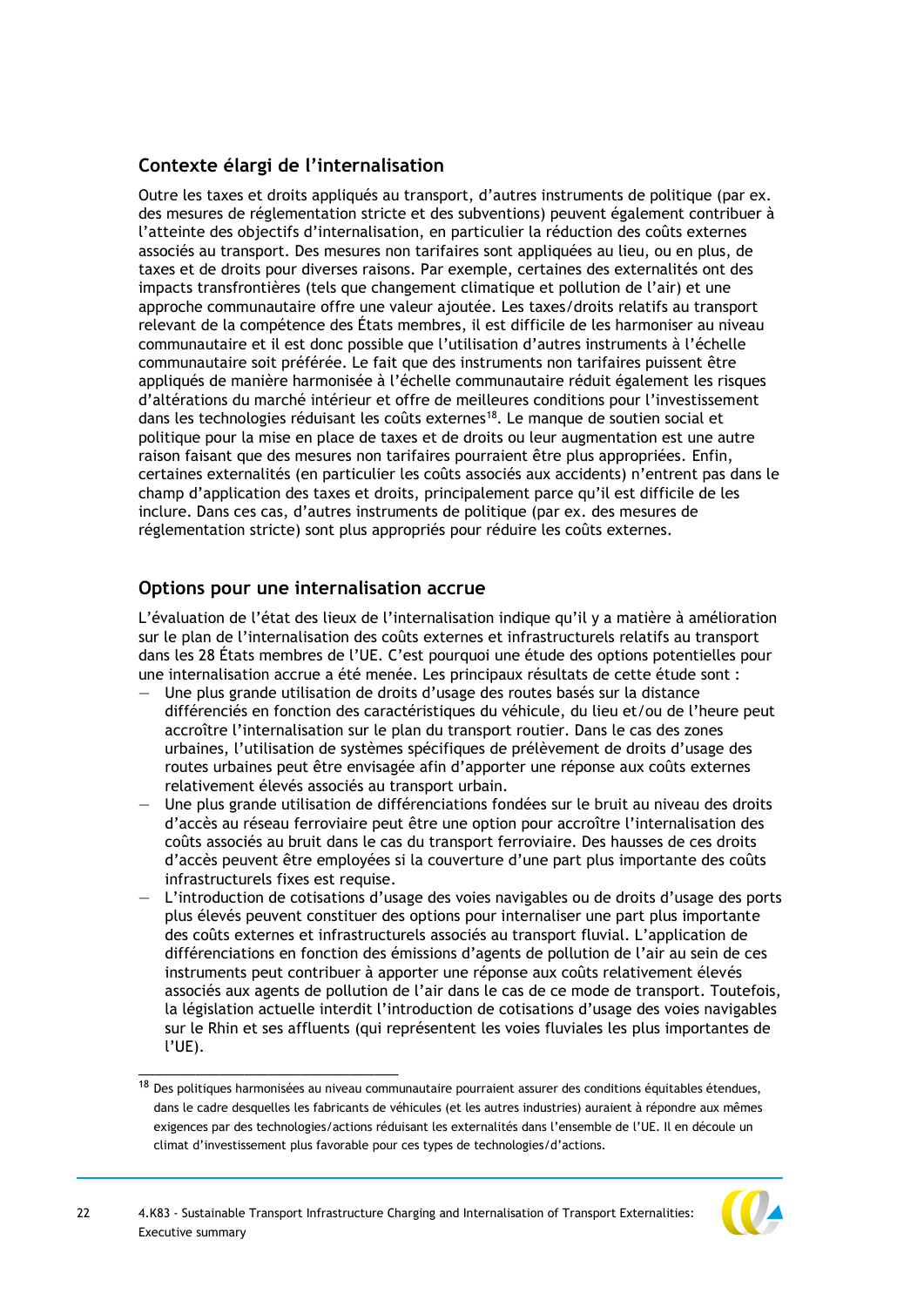- Une différenciation environnementale des droits d'usage des ports ou l'application de cotisations d'usage des voies navigables peuvent être des options permettant une internalisation accrue du coût associé à la pollution de l'air généré par le transport maritime. En ce qui concerne les émissions de gaz à effet de serre du transport maritime, l'UE travaille déjà sur d'autres instruments de politique avec des partenaires mondiaux au sein de l'Organisation maritime internationale (OMI).
- D'autres politiques portant sur les émissions de gaz à effet de serre produites par le transport aérien sont en cours de développement dans le cadre d'une coopération avec des partenaires mondiaux au sein de l'Organisation de l'aviation civile internationale (OACI). En outre, une différenciation environnementale des droits d'usage des aéroports ou l'application de taxes de transport aérien peuvent être des options permettant une internalisation accrue des externalités du transport aérien.

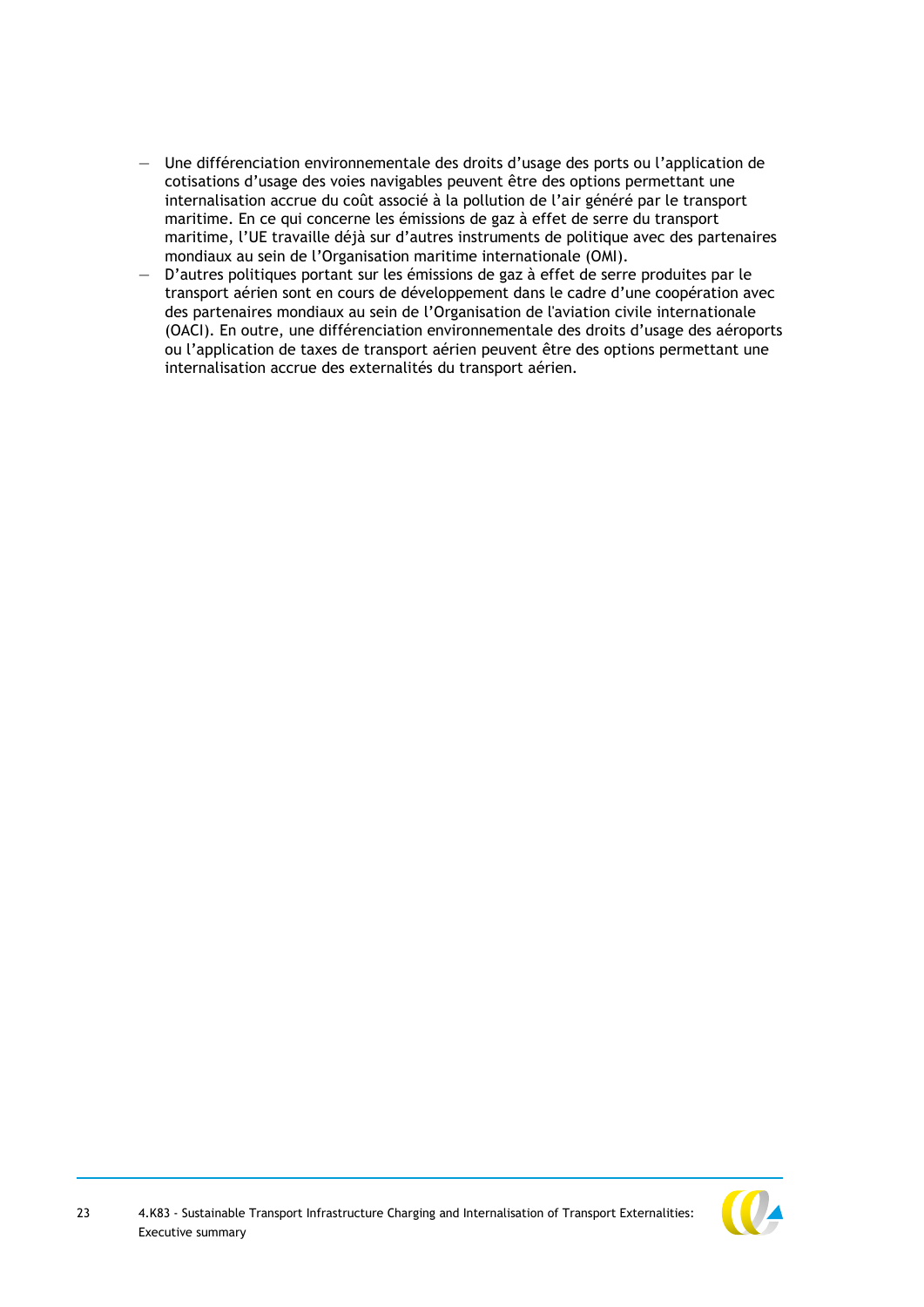# <span id="page-24-0"></span>**References**

CE Delft; Ricardo; TRT; INFRAS, 2019d. *The state-of-play of internalisation in the European transport sector,* Delft: CE Delft.

CE Delft; TRT; Planco; ISL; INFRAS; PMR; Ricardo, 2019b. *Transport taxes and charges in Europe: An overview study of economic internalisation measures applied in Europe, Delft:* CE Delft.

CE Delft; TRT; Planco; ISL; PMR; INFRAS; Ricardo, 2019a. *Transport infrastructure expenditures and costs,* Delft: CE Delft.

CE Delft; INFRAS; TRT, 2019c. *Handbook on the external costs of transport,* Delft: CE Delft.